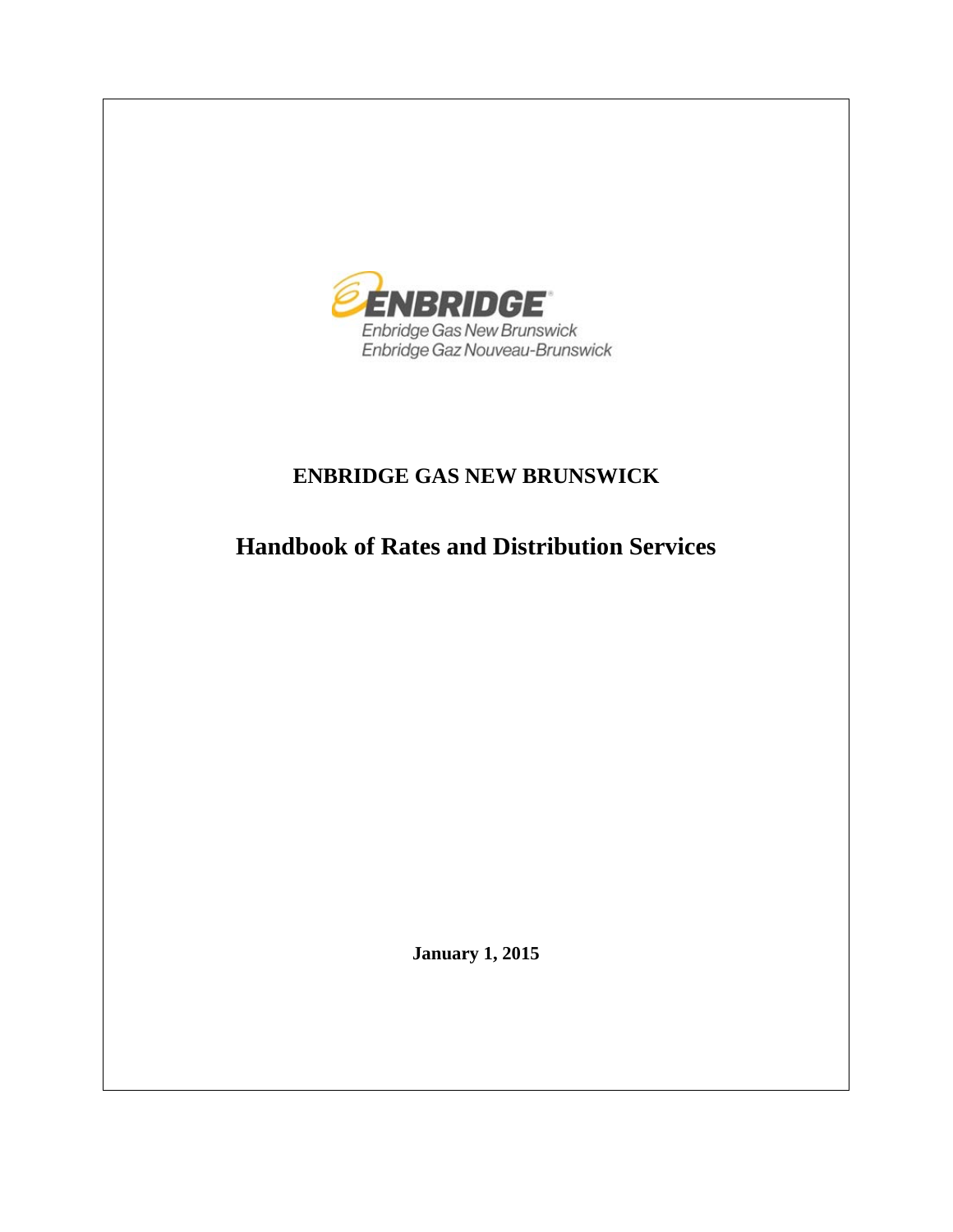# **Table of Contents**

| 1. |     | <b>INTRODUCTION</b>                                         | 1  |
|----|-----|-------------------------------------------------------------|----|
| 2. |     | <b>DEFINITIONS</b>                                          | 2  |
|    |     | 3. RATES AND SERVICES                                       | 6  |
|    | 3.1 | <b>General Franchise Services</b>                           | 6  |
|    | 3.2 | Applicability                                               | 6  |
|    | 3.3 | <b>Rate Classes</b>                                         | 6  |
|    |     | 3.4 Rate Classification                                     | 8  |
| 4. |     | APPLICATION FOR NATURAL GAS DISTRIBUTION SERVICE            | 9  |
|    |     | 4.1 Provision of Service                                    | 9  |
|    |     | 4.2 Refusal of Services                                     | 12 |
| 5. |     | <b>CERTAIN TERMS AND CONDITIONS OF DISTRIBUTION SERVICE</b> | 14 |
|    | 5.1 | <b>Obligations of EGNB</b>                                  | 14 |
|    |     | 5.2 Obligations of Customer                                 | 16 |
| 6. |     | <b>BILLINGS AND PAYMENTS</b>                                | 19 |
|    | 6.1 | <b>Billing Cycle</b>                                        | 19 |
|    | 6.2 | <b>Billing Options</b>                                      | 19 |
|    | 6.3 | Minimum Billing                                             | 20 |
|    | 6.4 | Payment Terms and Conditions                                | 20 |
|    | 6.5 | Term of Arrangement                                         | 20 |
|    | 6.6 | Metering Procedure                                          | 20 |
|    | 6.7 | Rates in Agreements                                         | 21 |
|    | 6.8 | Limitation of Liability                                     | 21 |
|    | 6.9 | Deferred Payment                                            | 21 |
|    |     | 6.10 Billing Dispute Resolution Process                     | 21 |
|    |     | 6.11 Customer Complaints                                    | 21 |
|    |     | 7. GAS MARKETER OPERATION - TERMS AND CONDITIONS            | 23 |
|    |     | 7.1 Nominations                                             | 23 |
|    |     | 7.2 Operational Flow Orders                                 | 23 |
|    |     | 7.3 Load Balancing and Imbalances                           | 24 |
|    |     | <b>APPENDIX A - RATE SCHEDULES</b>                          |    |

### **APPENDIX B - [FEES AND CHARGES](#page-38-0)**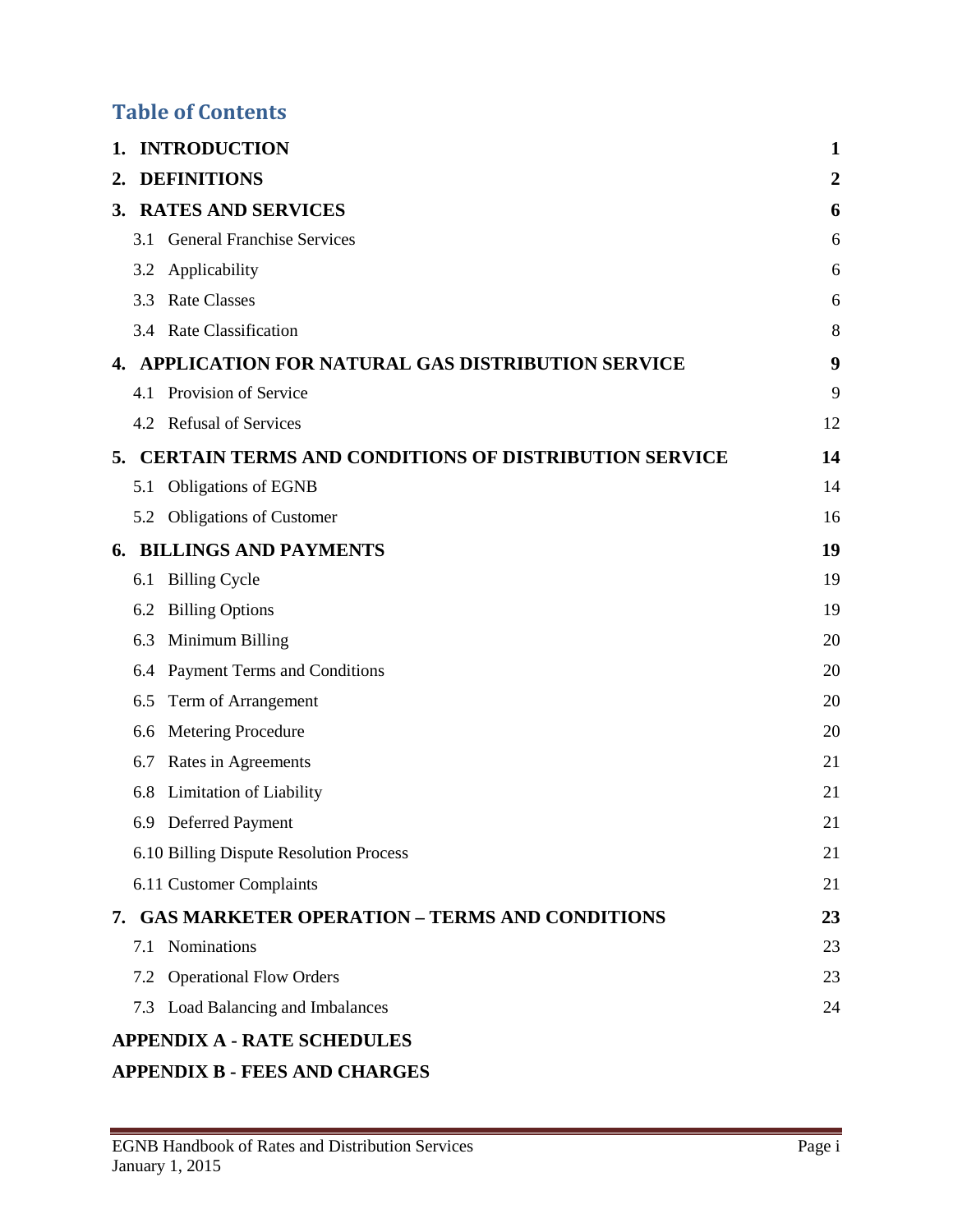# <span id="page-2-0"></span>**1. Introduction**

Enbridge Gas New Brunswick ("EGNB") is the holder of the General Franchise to distribute natural gas and provide Customer Services in the Province of New Brunswick. The purpose of this Rate Handbook is to define the various natural gas distribution rate classes and the associated rates and the scope and application of certain policies relating to the operation of EGNB's Distribution System in the Province of New Brunswick.

In accordance with the *Gas Distribution Act, 1999*, EGNB is required to file with the Board schedules showing all rates and tariffs that the Board has approved for the Distribution Services that EGNB offers in the Province. These rates and tariffs are set out in this document and are also available on EGNB's website: www.naturalgasnb.com.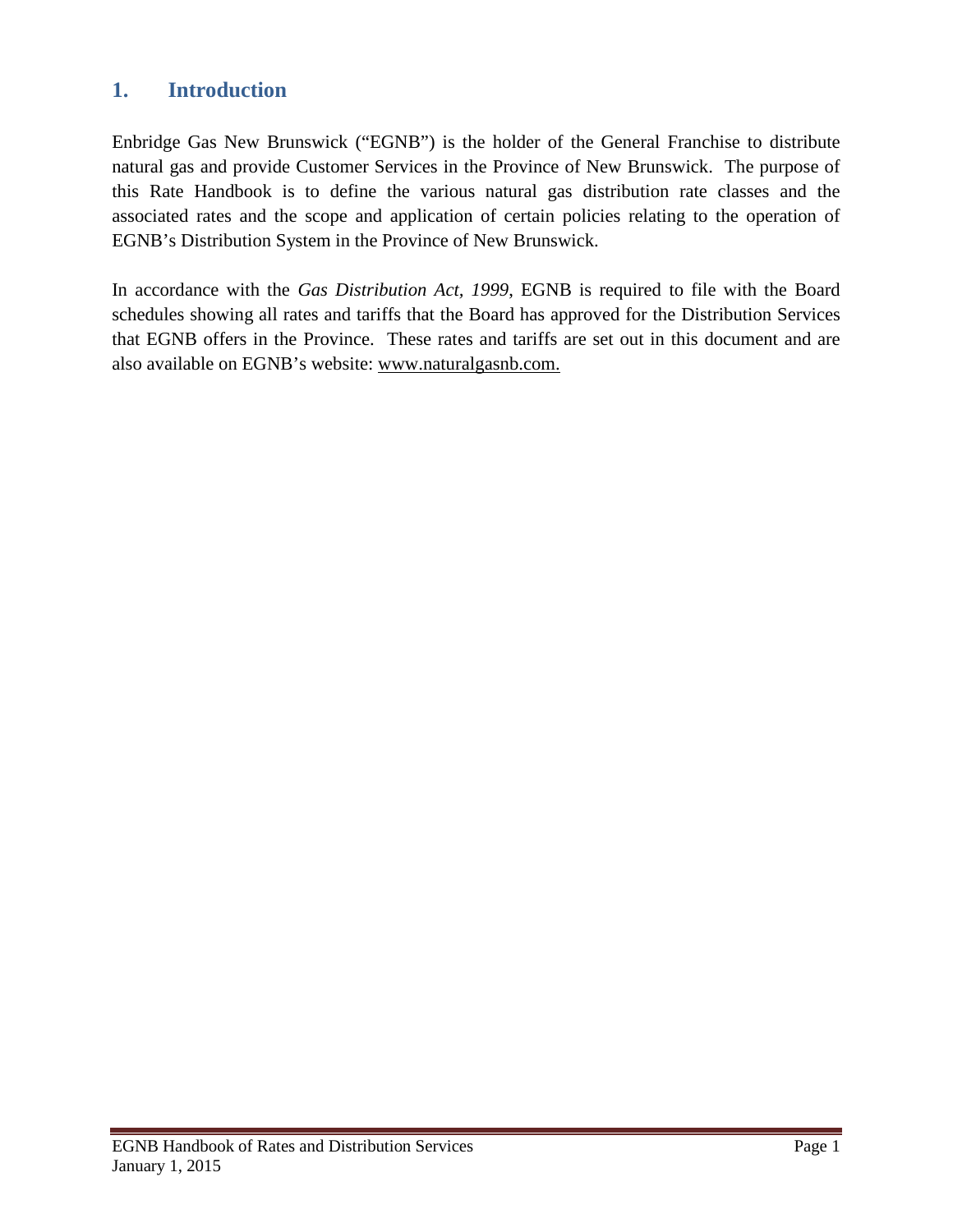# <span id="page-3-0"></span>**2. Definitions**

In this Rate Handbook, the following terms have the meanings set out below:

**Annual Minimum Volume:** The annual minimum volume agreed to by the Applicant, an Applicant's Gas Marketer or a Gas Marketer acting on behalf of an Applicant under its Rate Schedule or Distribution Service Agreement.

**Applicant:** The Person who makes application to EGNB for one or more of the services of EGNB and such term includes any Person receiving one or more of the services of EGNB.

**APT:** Atlantic Prevailing Time.

**Billing Month:** A period of approximately 30 days following which EGNB renders a bill to an Applicant, an Applicant's Gas Marketer or a Gas Marketer acting on behalf of an Applicant.

**Board:** New Brunswick Energy and Utilities Board constituted pursuant to the *Energy and Utilities Board Act* (New Brunswick).

**City Gate Station:** The point or measuring station at which EGNB receives natural gas from a high pressure pipeline or a Local Gas Producer and at which natural gas is metered, reduced in pressure and prepared for distribution to Customers.

**Contract Demand:** A contractually specified daily volume of natural gas applicable to service under a particular Rate Schedule which is the maximum volume of natural gas EGNB is required to deliver to a Customer at its Terminal Location on a daily basis under a Distribution Service Agreement.

**Contract Demand Charge:** A fixed monthly charge set forth in a Rate Schedule which is applied to the Contract Demand specified in a Distribution Service Agreement. It represents the charges for reserved capacity in the natural gas Distribution System.

**Curtailment:** An interruption in a Customer's natural gas delivery at a Terminal Location resulting from compliance with a request or an order by EGNB, an Applicant's Gas Marketer or a Gas Marketer acting on behalf of an Applicant to discontinue or curtail the use of natural gas.

**Customer:** Any Person who uses or consumes natural gas within New Brunswick for industrial, commercial, residential or marketing purposes other than a Gas Distributor.

**Customer Charge:** A monthly fixed charge for the connection to the natural gas Distribution System and is not related to the volume of natural gas actually consumed.

**Customer Service:** A service that is not a natural monopoly and includes services such as appliance service, meter reading, billing, collections, call centre, load balancing, peaking service, supplier of last resort service, storage and arranging for pipeline capacity on a Transmission Line or a pipeline regulated by the United States Federal Energy Regulatory Commission.

**Daily Demand:** The volume of natural gas taken on a day at a Terminal Location. The volume is measured by daily metering equipment, or where EGNB does not own and maintain daily metering equipment at a Terminal Location, the volume of natural gas taken within a billing period divided by the number of days in that billing period.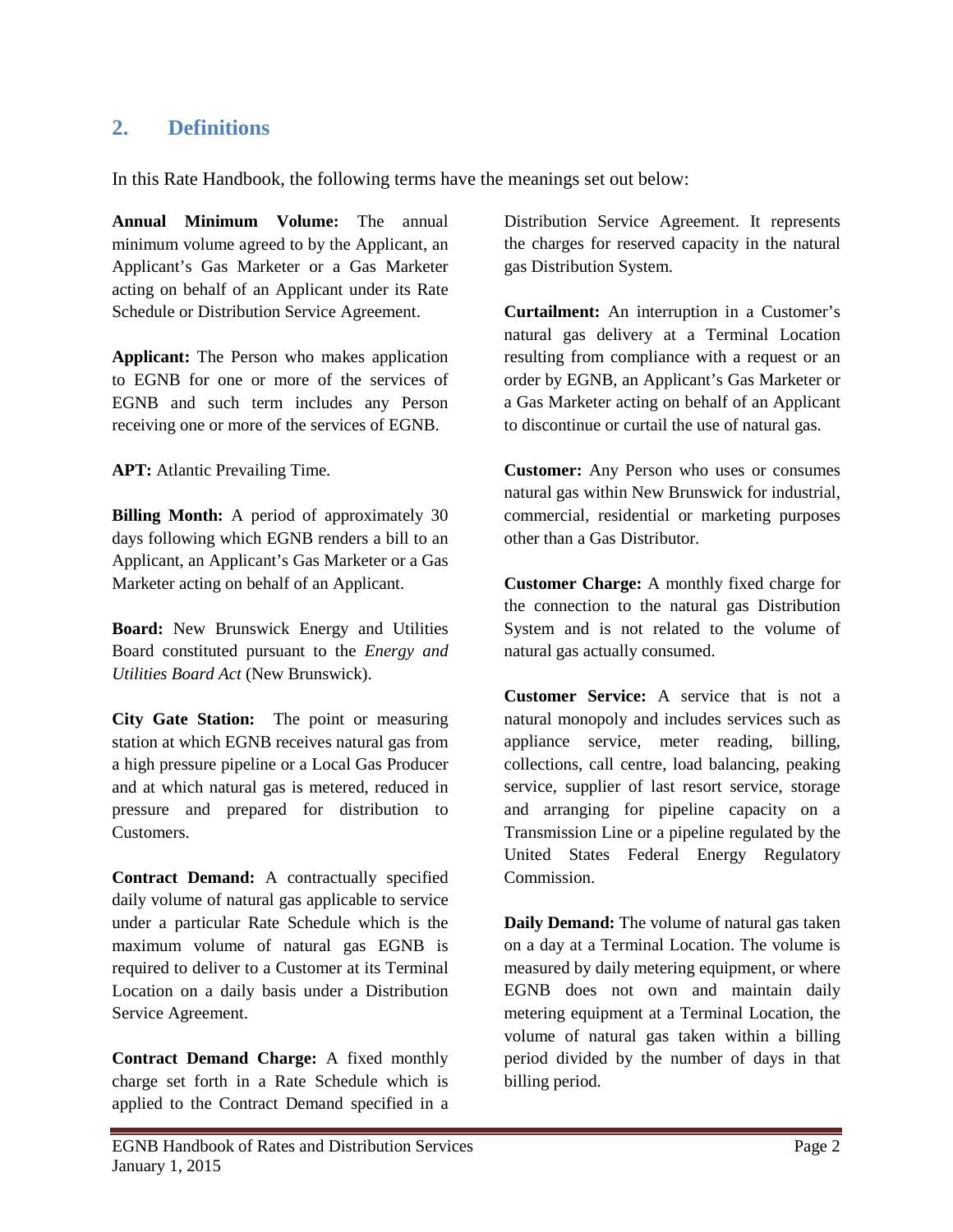**Distribute/Distribution:** To transmit, transport, move or conduct natural gas by means of a Distribution System.

**Distribution Service:** The Distribution of natural gas for an Applicant, an Applicant's Gas Marketer or a Gas Marketer acting on behalf of an Applicant from the Point of Acceptance to the Terminal Location.

**Distribution Service Agreement:** An agreement between EGNB and the Applicant, an Applicant's Gas Marketer or a Gas Marketer acting on behalf of an Applicant which describes the responsibilities of each party in respect to the arrangements for EGNB to provide Distribution Service to one or more Terminal Locations.

**Distribution System:** All or part of a pipeline, up to and including the meter, which is used to distribute natural gas to a building where it is used by a Customer.

**Electronic Bulletin Board (EBB):** An interactive system used by Gas Marketers to submit and track nominations.

**Franchise Area:** The area of the Province in which EGNB has been granted the right to distribute natural gas and offer Customer Services to Customers.

**Gas Day:** A period of 24 consecutive hours, beginning and ending at 11:00 a.m. APT; any date referred to in the Distribution Service Agreement refers to a day commencing at 11:00 a.m. APT on such date.

*Gas Distribution Act, 1999***:** The New Brunswick legislation that provides the framework for and rules under which natural gas can be distributed in the Province of New Brunswick. As set forth in the Statutes of New Brunswick, 1999, c. G-2.11, as amended.

**Gas Distributor:** A Person owning, operating, managing or controlling a Distribution System and who has been granted a General Franchise or a Local Gas Producer Franchise under the *Gas Distribution Act, 1999* to distribute natural gas to Customers in the Province and includes a Person to whom the rights and obligations under a franchise agreement have been assigned. For the purposes of this Rate Handbook, Gas Distributor shall mean EGNB.

**Gas Marketer:** A Person who holds a certificate issued by the Board pursuant to Section 58 of the *Gas Distribution Act, 1999*.

**Gas Transportation Services User (GTS user):** A Person that purchases natural gas transportation services from M&NP or a M&NP Customer, for services on the transmission pipeline upstream of the Distribution System.

**General Franchise:** A franchise to distribute natural gas and provide Customer Services in the entire Province, subject to Single End Use Franchises, Liquefied Natural Gas Franchises and Local Gas Producer Franchises under the *Gas Distribution Act, 1999* and subject to any order of the Board made under subsection 9(2) of the *Gas Distribution Act, 1999*.

**General Service Rates:** The Rate Schedules applicable to Distribution Service on the natural gas Distribution System.

**Gigajoule (GJ):** See Joule.

**Gigajoule Conversion Factor (GCF)**: The conversion factor used to convert the volume of natural gas measured at the Terminal Location to Gigajoules. The GCF is based on the average energy content of natural gas delivered by the Distribution System during the Billing Month and will be based on the average of daily energy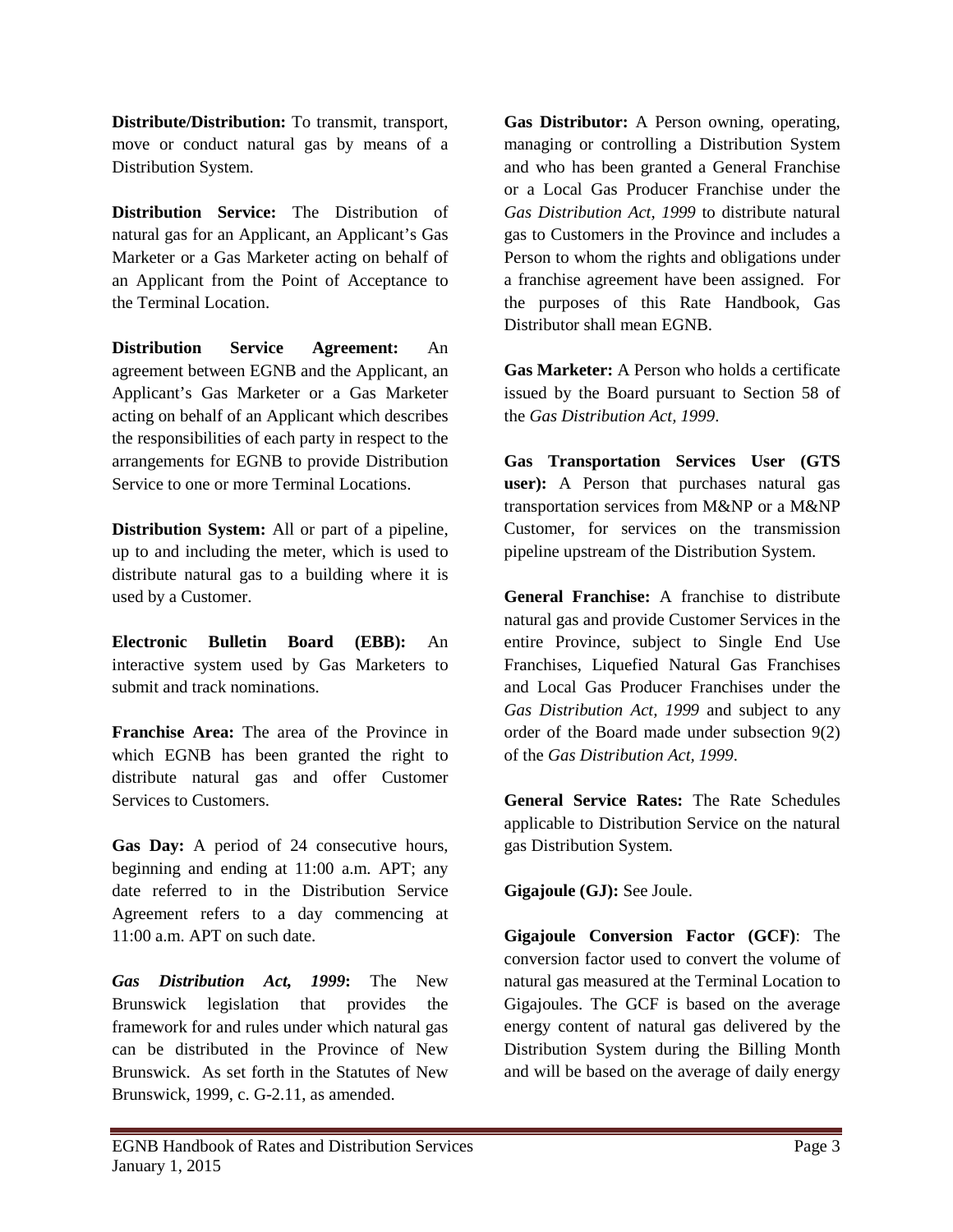contents of natural gas received by the Distribution System during the Billing Month.

**Joule (J):** The amount of work done when the point of application of a force of one newton is displaced a distance of one metre in the direction of the force. One gigajoule ("GJ") means 1,000,000,000 joules.

**Last Resort Supply Service:** Distribution Service available where a Gas Marketer fails to supply natural gas to a Customer on a timely basis and no other Gas Marketer is able or willing to do so.

**Line Item Billing Service**: Line item billing is an administrative function offered to Service Providers who utilize ABC Billing services and can request a line item be added to the Customer bill.

**Liquefied Natural Gas Franchise:** A franchise granted for distribution of natural gas under the *Gas Distribution Act, 1999*.

**Local Gas Producer:** A Person having the right to remove natural gas from a well in New Brunswick.

**Local Gas Producer Franchise:** A franchise granted under the *Gas Distribution Act, 1999* to a Local Gas Producer for an area that is less than the whole of the Province.

**Lost and Unaccounted For (LUF):** The amount of natural gas determined from time to time which is lost and unaccounted for in the Distribution System.

**M&NP:** Maritimes and Northeast Pipeline Management Ltd., as general partner for and on behalf of Maritimes & Northeast Pipeline Limited Partnership.

**natural gas:** any hydrocarbon or mixture of hydrocarbons that, at a temperature of 15 degrees Celsius and an absolute pressure of 101.325 kilopascals, is in a gaseous state.

**Nominate/Nomination:** The procedure of advising EGNB of the volume of natural gas which the Applicant, an Applicant's Gas Marketer or a Gas Marketer acting on behalf of an Applicant will be delivering on a daily basis to EGNB.

**Nominations:** Statements by an Applicant, an Applicant's Gas Marketer or a Gas Marketer acting on behalf of an Applicant of the volume of natural gas they will deliver to EGNB in a day.

**Operational Flow Order (OFO):** An order by EGNB to any GTS user to increase or decrease the delivery of natural gas at the Point of Acceptance for a defined period of time.

**Overrun:** The amount of natural gas taken at a Terminal Location exceeding the Contract Demand.

**Person:** An individual, corporation, partnership, firm, joint venture, syndicate, association, trust, trustee or other form of entity or organization.

**Pipeline:** Any pipe, system or arrangement of pipes wholly within the Province for distributing natural gas and all property and works of any kind used in connection therewith but does not include a Transmission Line.

**Point of Acceptance:** The point at which EGNB accepts delivery of a supply of natural gas for delivery to an Applicant, an Applicant's Gas Marketer or on behalf of a Gas Marketer acting for an Applicant. Such point will be at the interconnection of the facilities of M&NP or a Local Gas Producer and EGNB's natural gas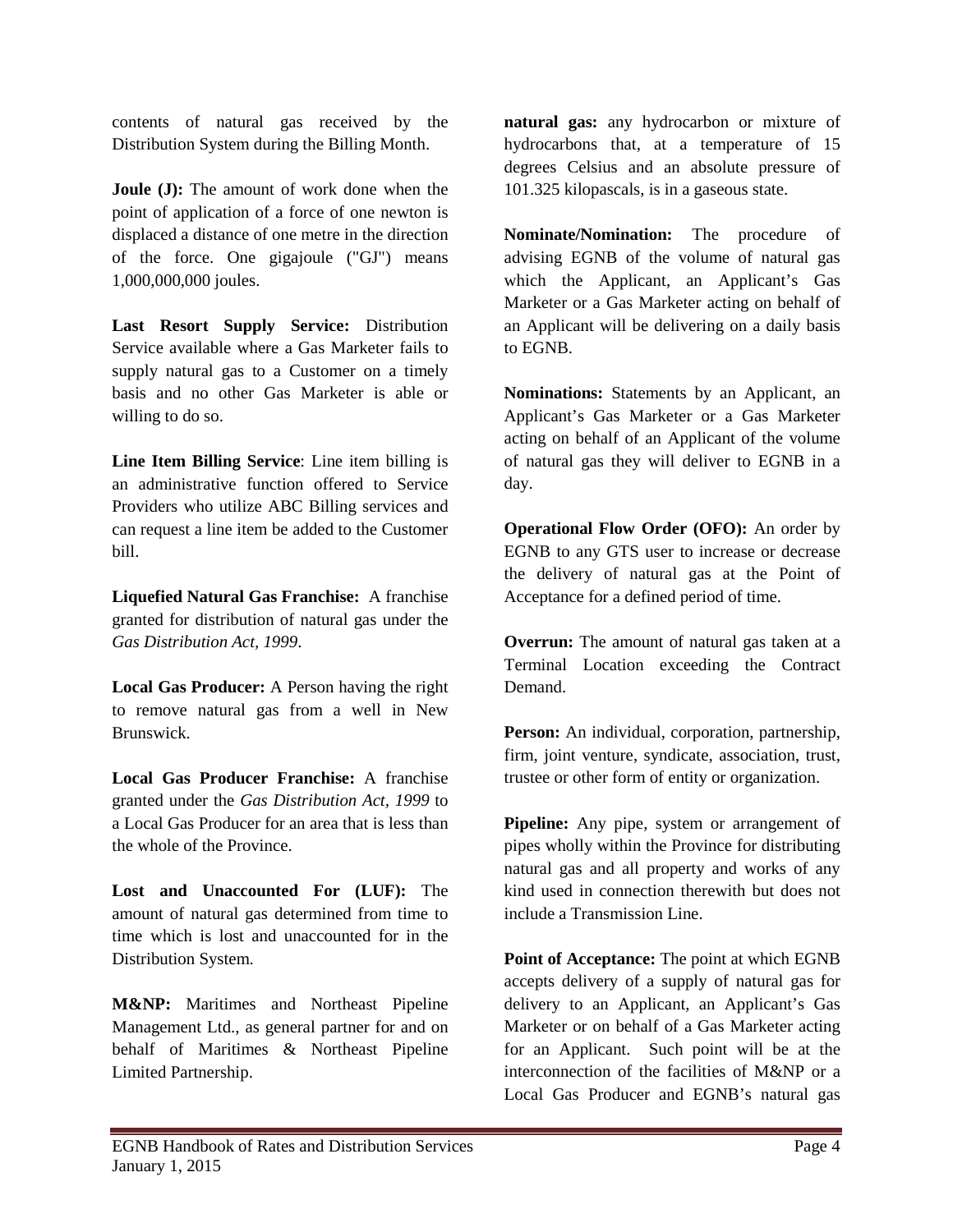Distribution System commonly referred to as a City Gate Station.

**Rate Handbook:** This Handbook of Rates and Distribution Services.

**Rate Schedule:** A lettered and/or numbered rate of EGNB which has been approved or fixed by the Board and in effect from time to time, as found in Appendix A.

**Recurring Charge:** A monthly charge for products and services delivered on a recurring basis by a Service Provider and are included on a Customer's bill each month.

**Service Provider:** A Gas Marketer or other market participant who provides products and services to EGNB's Customers. Such products and services appertain to the utilization of natural gas.

**Single End Use Franchise:** A franchise granted to a Single End User for one specific industrial facility owned and operated by the Single End User.

**Single End User:** A Person who receives natural gas directly from a Transmission Line for use at one specific industrial facility owned and operated by that Person.

**Terminal Location:** The facility which reflects the point at which the custody of natural gas is transferred from EGNB to the Applicant or Customer; the outlet side of EGNB's metering facilities.

**Transmission Line:** A pipeline as defined in the *National Energy Board Act (Canada)*.

**Volumetric Charge:** A charge per unit volume of natural gas actually delivered by EGNB and taken by the Customer.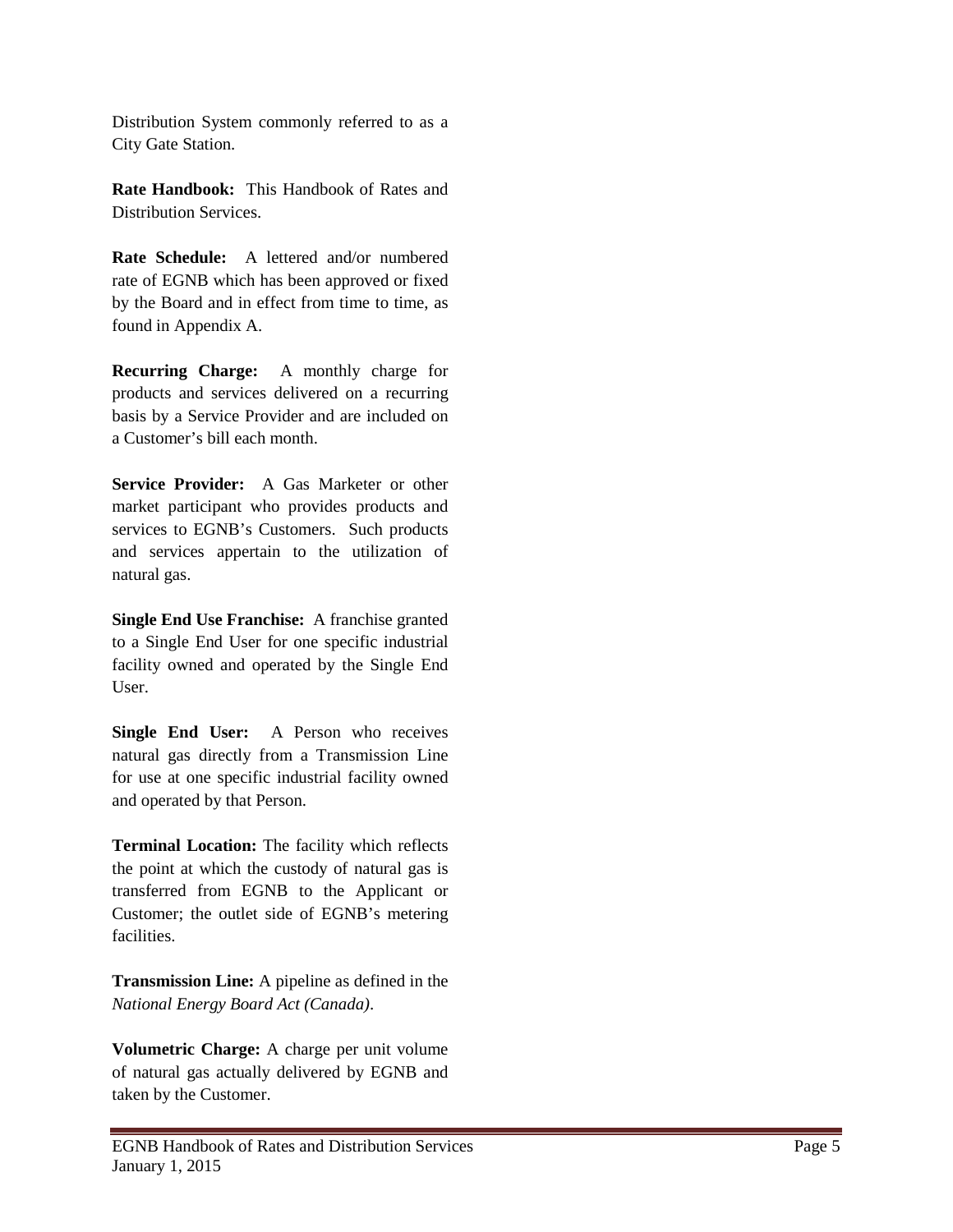# <span id="page-7-0"></span>**3. Rates and Services**

The purpose of this section is to provide a general description of rate classes offered by EGNB and the associated services. Such provisions are not definitive or comprehensive as to their subject matter.

### <span id="page-7-1"></span>**3.1 General Franchise Services**

EGNB provides Distribution Services within its General Franchise area. The natural gas to be delivered shall be owned by the Applicant, the Applicant's Gas Marketer or a Gas Marketer acting on behalf of an Applicant for service.

### <span id="page-7-2"></span>**3.2 Applicability**

Unless otherwise stated in a Rate Schedule, EGNB's rates and services are available throughout the entire General Franchise area serviced by EGNB. Distribution Service will be provided subject to EGNB having the capacity in its natural gas Distribution System to provide the Distribution Service requested.

### <span id="page-7-3"></span>**3.3 Rate Classes**

EGNB's Distribution Services are provided under the following rate classes:

### 3.3.1. Small General Service (SGS)

Small General Service (SGS) Rate is applied to any Applicant requiring to use EGNB's Distribution System to have a supply of natural gas delivered to a single Terminal Location served through one meter. Service under this Rate Schedule is limited to the following:

• Dwellings: a private suite of rooms used for living purposes in which the occupants have access to all rooms

- Dwelling out buildings
- Individually metered, self-contained dwelling units within an apartment building.

### 3.3.2. Mid-General Service (MGS)

Mid-General Service Rate is applied to any Applicant requiring the use of EGNB's Distribution System to have a supply of natural gas delivered to a single Terminal Location served through one meter. Service under this Rate Schedule is limited to Applicants with consumption less than 250 GJs per month.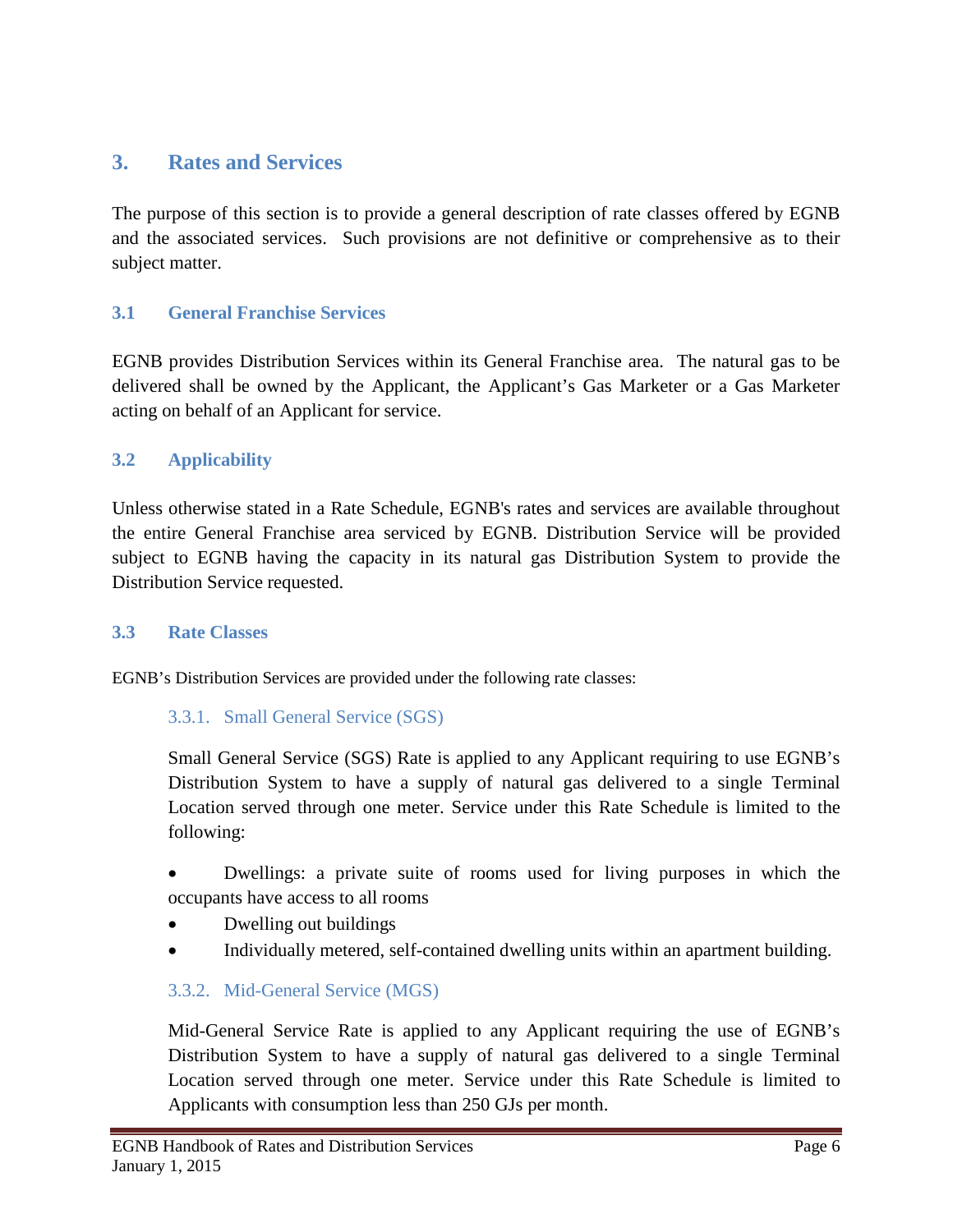### 3.3.3. Large General Service (LGS)

Large General Service Rate is applied to any Applicant requiring the use of EGNB's Distribution System to have a supply of natural gas delivered to a single Terminal Location served through one meter. Service under this Rate Schedule is limited to Applicants with a maximum consumption of at least 250 GJs per month.

### 3.3.4. Contract General Service (CGS)

Contract General Service Rate is applied to any Applicant requiring the use of EGNB's Distribution System to have a supply of natural gas delivered to a single Terminal Location served through one meter. Service under this Rate Schedule is limited to Applicants with a maximum consumption of at least 1,000 GJs per month and less than 10,000 GJs per month who enter into a Distribution Service Agreement with EGNB for a Contract Demand of no less than 36 GJs per day.

### 3.3.5. Industrial Contract General Service (ICGS)

Industrial Contract General Service Rate is applied to any Applicant requiring the use of EGNB's Distribution System to have a supply of natural gas delivered to a single Terminal Location served through one meter. Service under this Rate Schedule is limited to Applicants with a maximum consumption of at least 10,000 GJs per month who enter into a Distribution Service Agreement with EGNB for a Contract Demand of not less than 360 GJs per day.

### 3.3.6. Off-Peak Service (OPS)

Off-Peak Service Rate is applied to any Applicant requiring the use of EGNB's Distribution System to have a supply of natural gas delivered to a single Terminal Location served through one meter for the months of April through November.

### 3.3.7. Last Resort Supply Service

Last Resort Supply Service is applied to any Applicant requiring the use of EGNB's Distribution System to have a supply of natural gas delivered to a single Terminal Location served through one meter where a Gas Marketer fails to supply gas to the Applicant on a timely basis and no other Gas Marketer is able or willing to do so.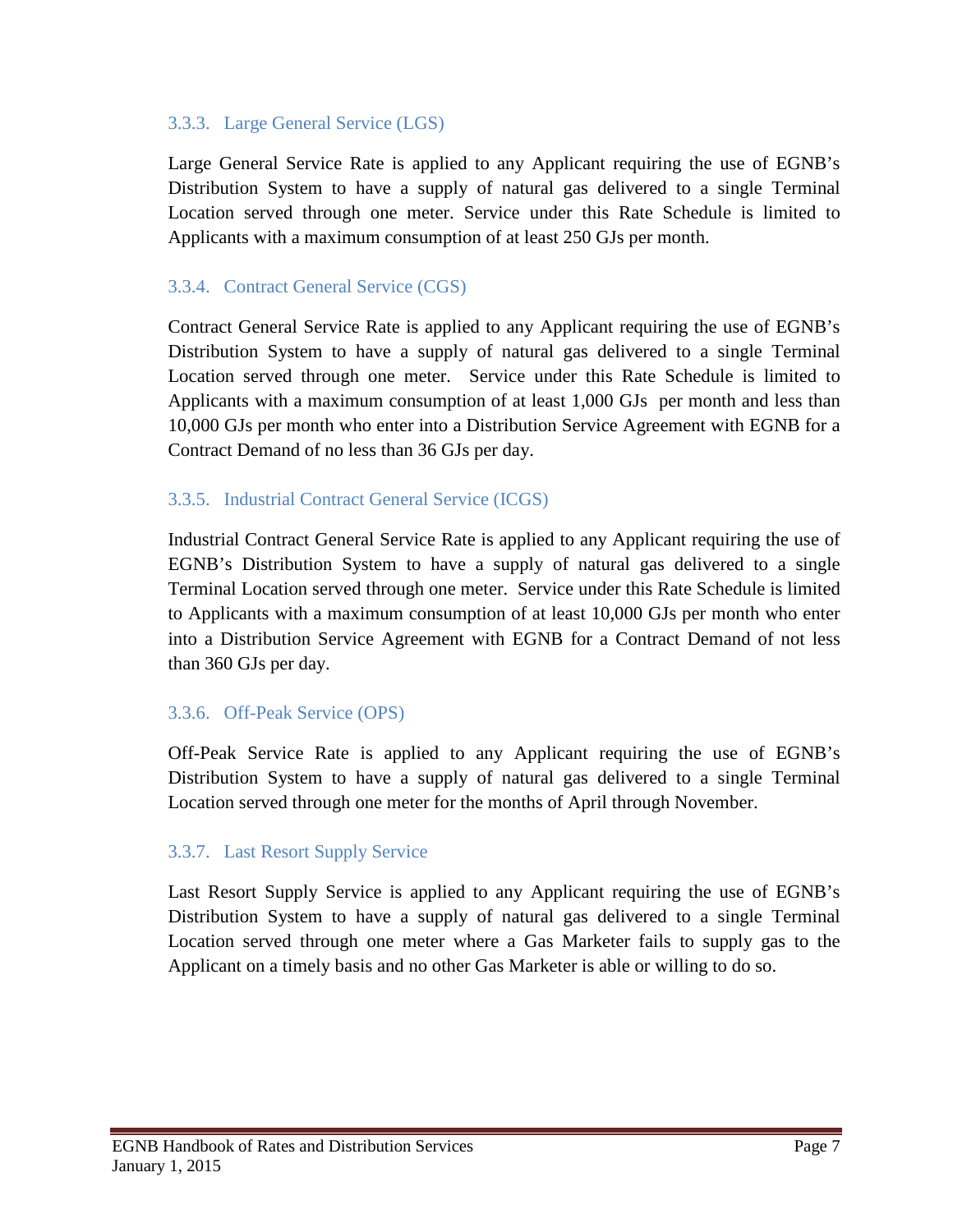### <span id="page-9-0"></span>**3.4 Rate Classification**

#### 3.4.1 Initial Determination

EGNB will initially determine the rate class which best fits the Customer's consumption pattern.

#### 3.4.2 Request for Change in Rate Class

A Customer requesting a change to the rate class to which they have been assigned must submit a letter in writing to EGNB outlining the rationale for the request. The request will be reviewed by EGNB's Customer Care Manager and a written decision as to that Customer's rate class will be provided to the Customer within 30 days of receiving the request.

### 3.4.3 Customer Rate Class Reclassification

EGNB reserves the right to review customer accounts and make changes to the rate class to which a Customer has been assigned. Rate class reclassification can occur under the following conditions:

Customer accounts will be reviewed annually, to ensure the Customer's monthly consumption continues to correspond to the rate class to which the Customer has been assigned. Any changes to the rate class to which the Customer has been assigned will occur in the month following the annual review.

Notification of a rate class reclassification will be provided on the Customer's bill in which it takes affect.

### 3.4.4 Applicable Rate

A Customer will be charged the Board approved rate for the rate class outlined in the Rate Schedule in Appendix A to which that Customer is assigned from time to time.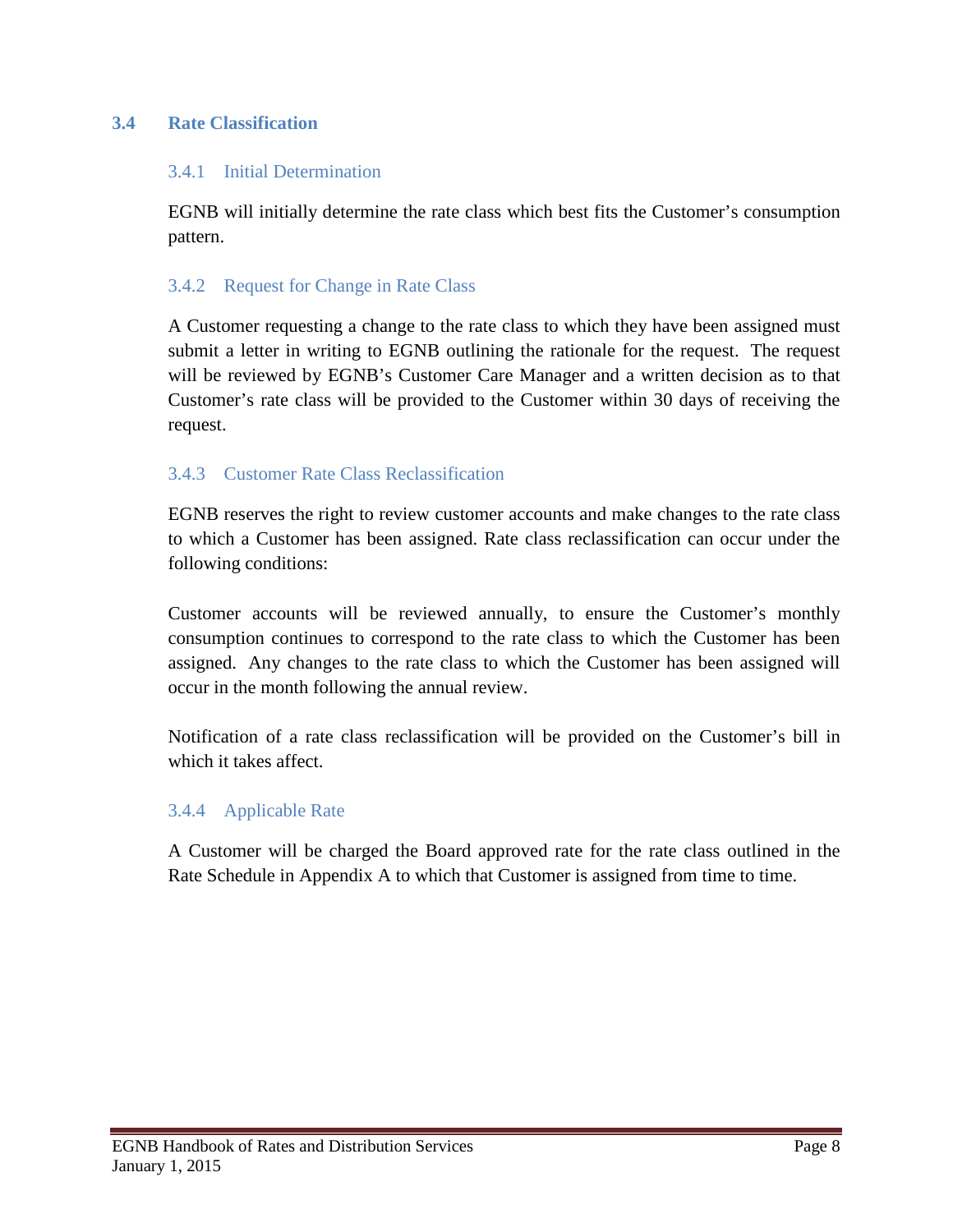# <span id="page-10-0"></span>**4. Application for Natural Gas Distribution Service**

### <span id="page-10-1"></span>**4.1 Provision of Service**

An application for natural gas Distribution Service will require the completion of EGNB's Application for Natural Gas Service form and may be initiated by mail, telephone, email or in person at any of EGNB's offices at the following locations:

| Fredericton: | 440 Wilsey Road<br><b>Fredericton NB</b><br>E3B 7G5                       |
|--------------|---------------------------------------------------------------------------|
| Saint John:  | 691 Somerset Street<br>Saint John, NB<br>E <sub>2</sub> K 2Y <sub>6</sub> |
| Moncton:     | 84 Driscoll Crescent<br>Moncton, NB<br><b>E1E 3R8</b>                     |

Telephone: 1-800-994-2762 press option #5 (Monday through Friday 8 a.m. - 6 p.m.)

Email: info@naturalgasnb.com

An Applicant, an Applicant's Gas Marketer or a Gas Marketer acting on behalf of an Applicant, at the time of applying for Distribution Service, must elect, for the term of any Distribution Service Agreement, to deliver its own natural gas requirements to EGNB at the Point of Acceptance. Each Customer is responsible for the selection of its Gas Marketer. EGNB shall deliver natural gas to a Terminal Location as required by the Applicant, subject to the terms and conditions contained in this Rate Handbook and the applicable Rate Schedule and Distribution Service Agreement.

The Applicant(s) must be the owner or tenant of the premises or facility for which service is requested and will be required to provide proof of identification.

The signed original Application for Natural Gas Service will remain on file at EGNB's head office located at 440 Wilsey Road, Fredericton, NB.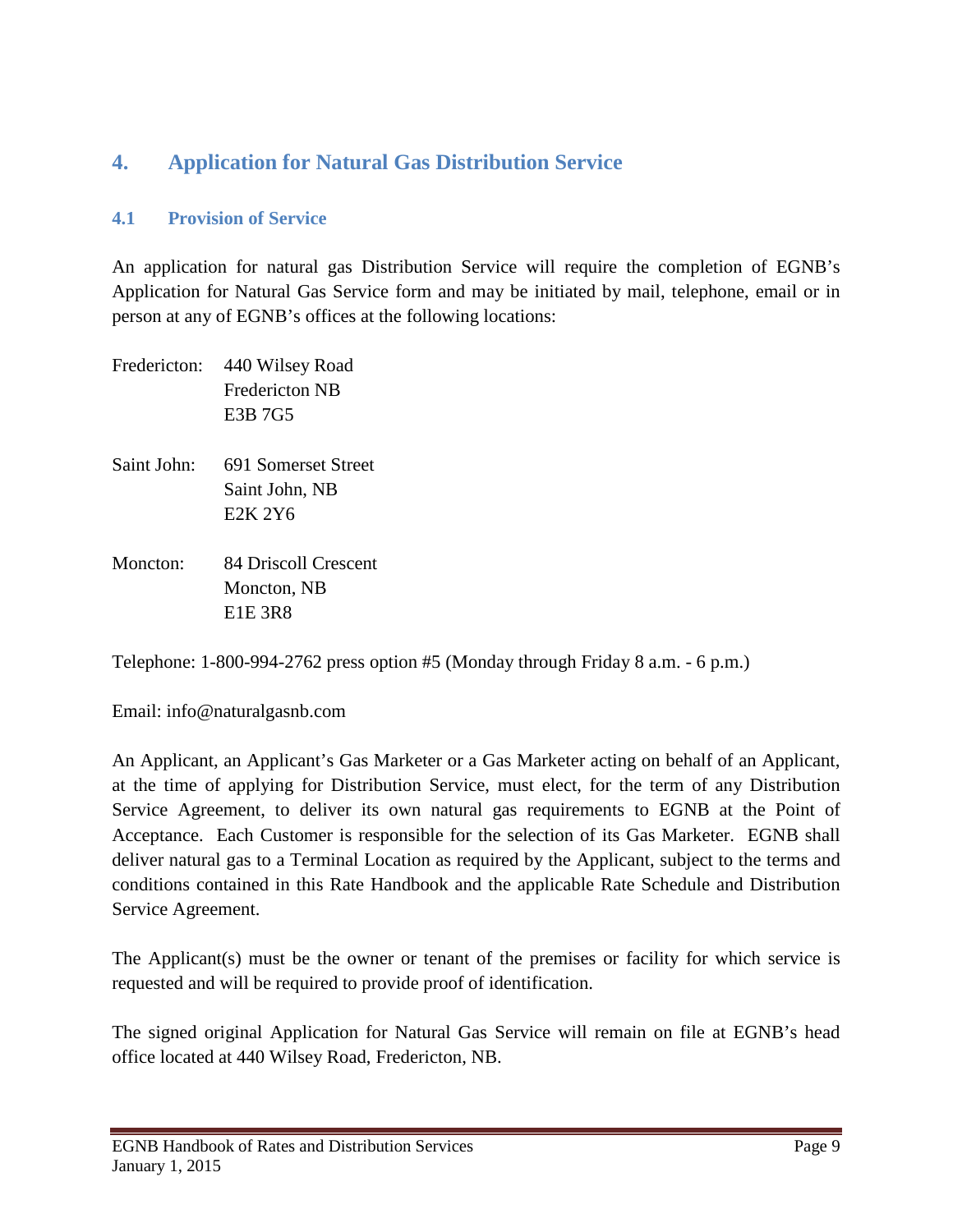When the owner or tenant of premises or a facility along the line of any of EGNB's pipelines or Applicant can be economically supplied through a main extension requests Distribution Service from EGNB, EGNB will, subject to Section 4.2.1, render the service requested once the following have been completed:

- (a) an Application for Natural Gas Service
- (b) EGNB has provided a written estimate of costs that the Applicant will be required to pay and such estimate has been accepted in writing by the Applicant. Costs will include:
	- (i) the material and installation costs relating to any portion of the service line, service connections and appurtenant facilities located on the Customer's property that exceeds the portion which EGNB will install without charge
	- (ii) any surcharge (contribution-in-aid-of-construction) relating to the portion of the main and appurtenant facilities that exceeds the portion which EGNB will install without charge
- (c) the Applicant has furnished reasonable security as to the performance of the Applicant's obligations if required to do so by EGNB
- (d) the Applicant has furnished any required rights-of-way or made agreement to pay costs therefor
- (e) the Applicant has assured EGNB that the Applicant will be a reasonably permanent customer of EGNB

### 4.1.1. Security Deposit

EGNB may require the payment of a security deposit as a condition of service. The amount and timing for the security deposit will be determined by EGNB.

A security deposit is not required from a Customer who complies with one of the following:

- (a) has a positive payment history on another EGNB account in the Customer's name
- (b) can supply a satisfactory credit reference from another utility
- (c) consents to a credit check and the results are satisfactory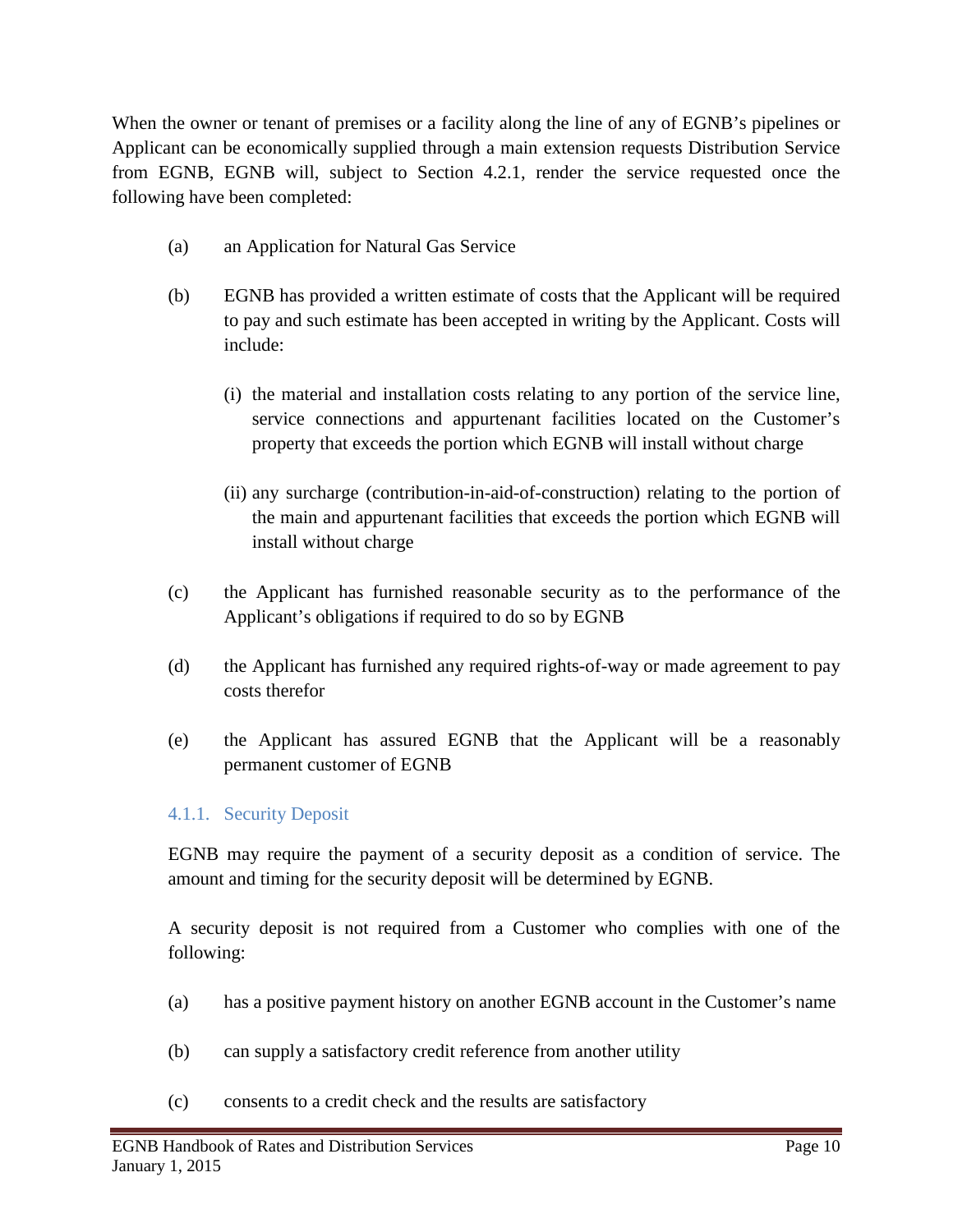#### 4.1.2. Forms of Deposits

Security deposits may be in the form of:

- (a) cash
- (b) letter of guarantee from a chartered Canadian bank or trust company
- (c) bearer bonds guaranteed by either the Government of Canada or the Province of New Brunswick

#### 4.1.3. Deposit Amount

Deposits from Small General Service and Mid-General Service Customers may not exceed five times the Customer's estimated average monthly bill for a calendar year except in the case of natural gas space heating customers where deposits may not exceed five times the estimated average monthly bill for the heating season, to secure payment for Distribution Services actually rendered, or for the rental of fixtures, and facilities actually supplied. EGNB shall inform the Customer of his or her right to have the amount of the required deposit reviewed by the Board if the Customer wishes to do so.

A deposit for Large General Service, Contract General Service and Industrial Contract General Service shall not exceed the cost of four times the Customer's average monthly usage, except in the case of a Customer whose usage varies widely such as space heating or cooling customers, or certain manufacturing and industrial processors, where the deposit shall not exceed the cost of four times the average monthly usage for the four months of highest consumption.

### 4.1.4. Interest

Each depositor shall accrue interest compounded semi-annually. The interest rate shall be set at the rate prevailing on Government of Canada three year Bond at the beginning of the calendar quarter in which the deposit is received. The interest rate shall remain constant for one year. If the deposit is held beyond one year, the interest rate shall be adjusted annually to the prevailing interest rate at the time of the extension. Interest shall be paid upon the return of the deposit, or where the deposit has been held for a period of one year, the interest shall be credited to the Customer on the first billing for Distribution Service rendered after the end of such period.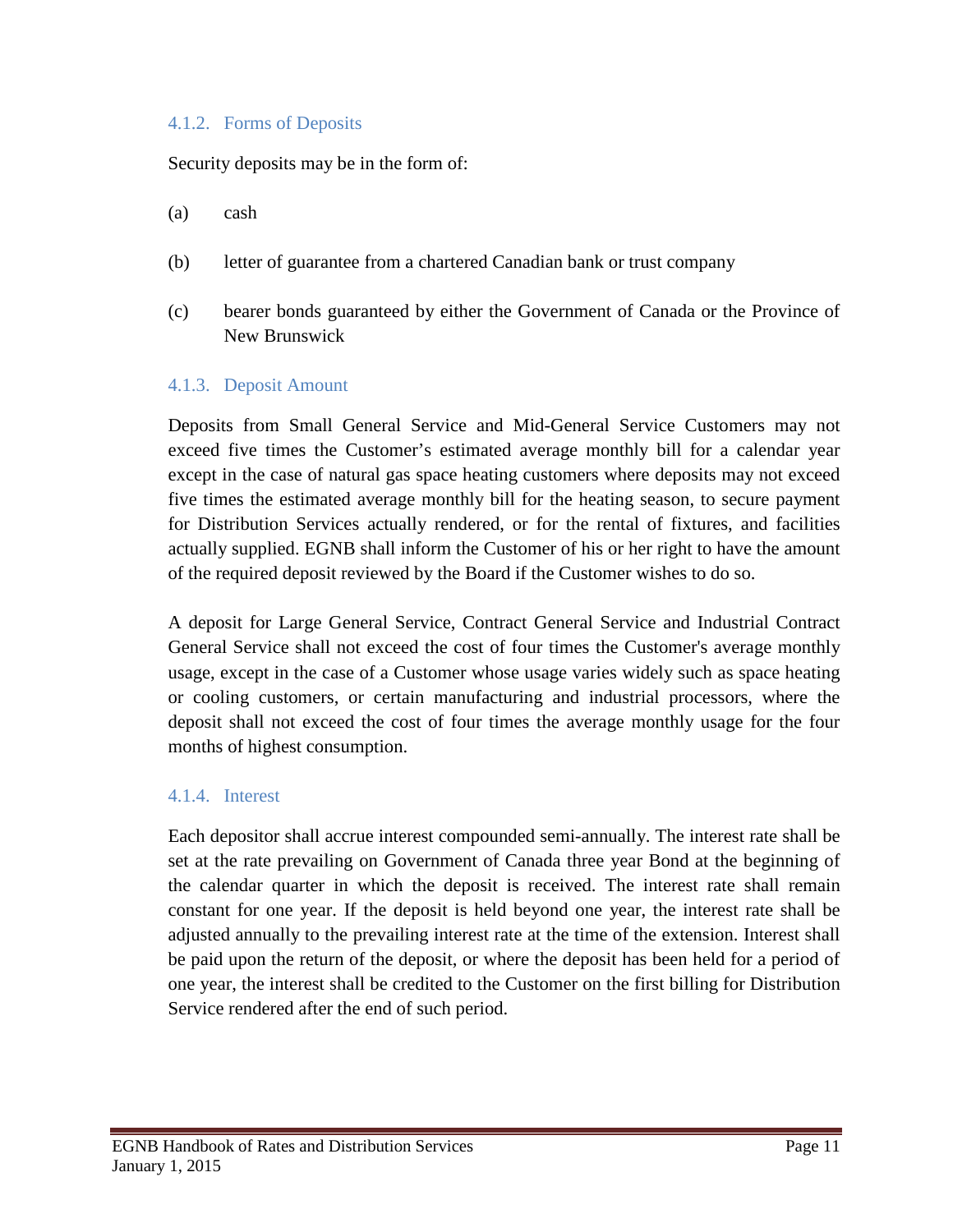### 4.1.5. Deposit Return

Each depositor, upon ceasing to be a Customer, shall promptly receive a refund of such deposit and all interest thereon not theretofore refunded or credited, upon surrendering the deposit certificate (or submitting satisfactory proof of the right to receive the deposit) and upon payment of all bills for which such deposit is security.

#### <span id="page-13-0"></span>**4.2 Refusal of Services**

#### 4.2.1. Grounds

EGNB reserves the right to refuse to provide or continue to provide Distribution Service under the following circumstances:

- (a) the Applicant owes EGNB for Distribution Service rendered at the same or another address
- (b) for failure or refusal of the Customer to pay any amount owing to EGNB
- (c) the Applicant refuses to pay any required security deposit
- (d) such service would unduly interfere with or impact the integrity of the Distribution System
- (e) there are safety considerations at the premises or facility to be served or being served
- (f) use of natural gas by the Customer for any purpose other than that described in the service application, gas supply contract or Rate Schedule
- (g) EGNB's employees or agents are refused access for any lawful purposes to the premises or facility to which natural gas is delivered
- (h) EGNB's property on a Customer's premises has been tampered with, damaged or destroyed
- (i) a natural gas installation contravenes the provisions of the *Gas Distribution Act, 1999* or regulations or any other applicable enactment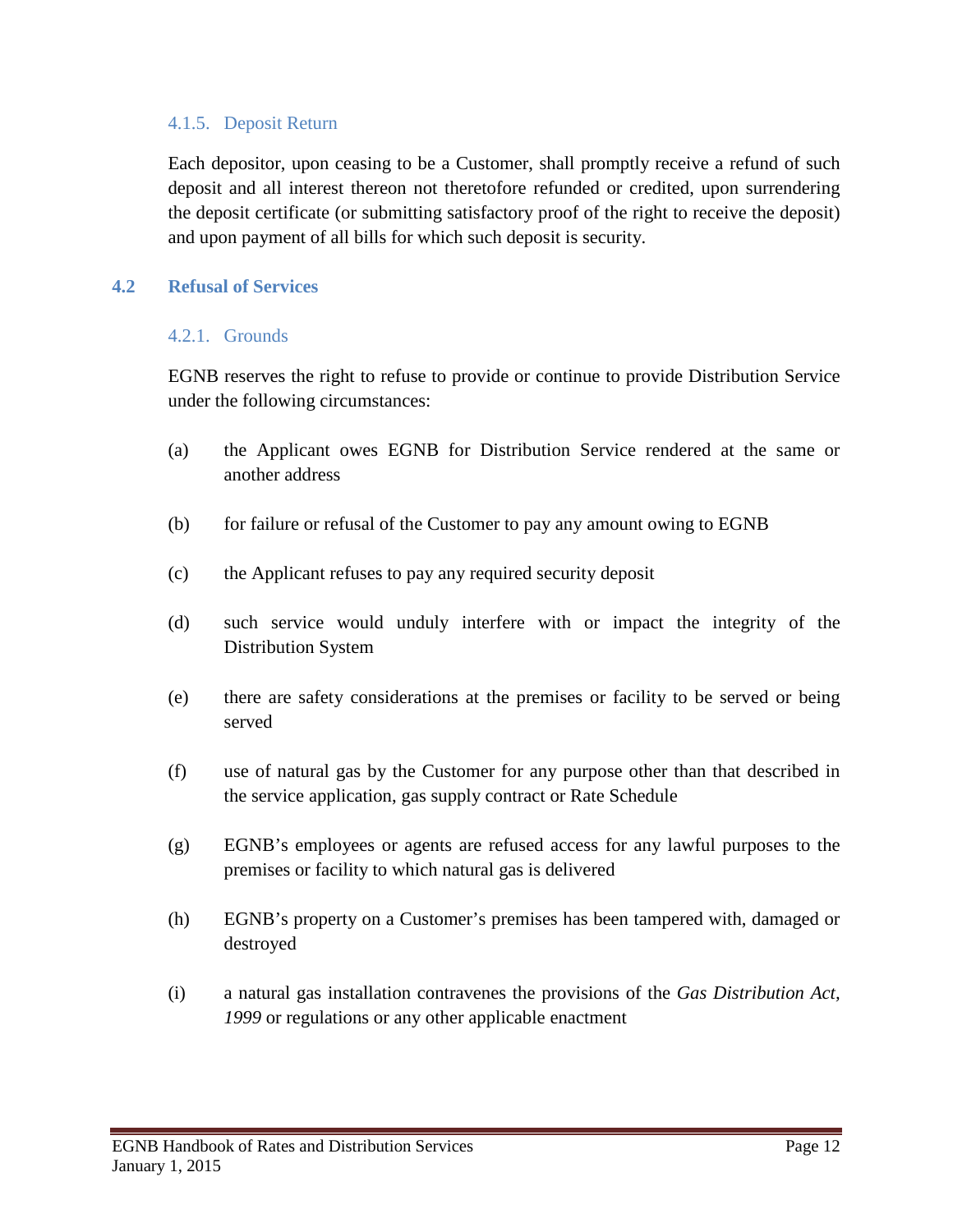### 4.2.2. Notification

EGNB will provide written notice to the Applicant regarding the refusal or discontinuation of service. The written notice of refusal or discontinuation shall include:

- (a) reasons for the refusal/discontinuation
- (b) the conditions that must be met by the Applicant to qualify for service
- (c) information relating to the appeal process that can be made to the Board pursuant to the *Energy and Utilities Board Act*

### 4.2.3. Incomplete Application

EGNB will provide notification to an Applicant within five business days regarding the submission of an incomplete application and provide direction regarding missing information. Such notice shall not be considered a refusal of the application.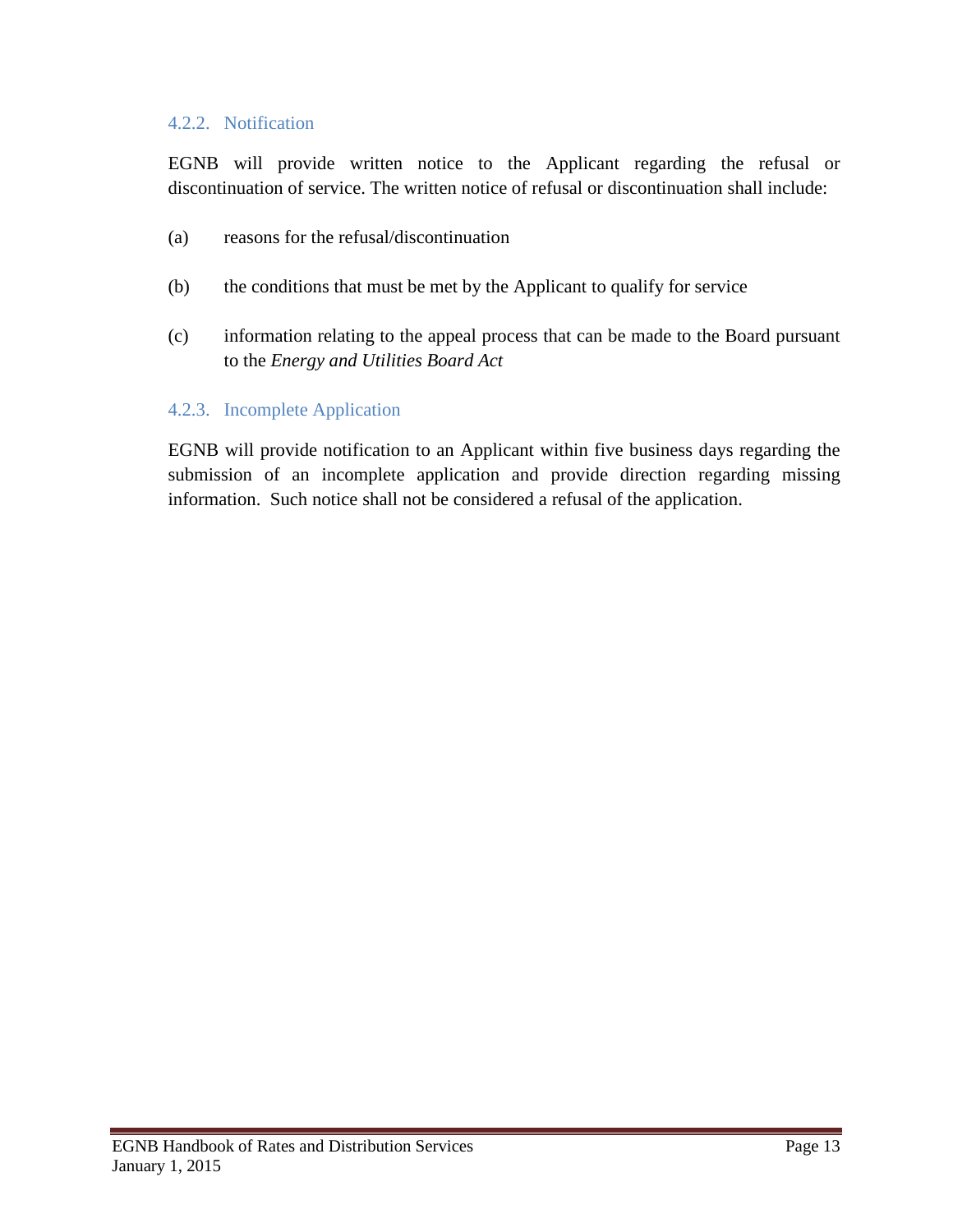# <span id="page-15-0"></span>**5. Certain Terms and Conditions of Distribution Service**

EGNB will be responsible for all services as provided in the Application for Natural Gas Service.

### <span id="page-15-1"></span>**5.1 Obligations of EGNB**

### 5.1.1 Energy Content

It is assumed that each cubic metre of natural gas delivered to a Terminal Location contains the same number of gigajoules of energy as natural gas delivered to EGNB at the Point of Acceptance for Distribution Service.

### 5.1.2 Substitution Provision

EGNB may deliver natural gas, gaseous or liquid hydrocarbons from any standby equipment provided that the hydrocarbons so delivered shall be reasonably equivalent to the natural gas normally delivered.

### 5.1.3 Main Extensions

If a natural gas main extension is required to serve an Applicant, EGNB shall furnish, place and construct the natural gas main and appurtenant facilities if it is economically feasible to do so.

EGNB's cost of this main extension shall include material and installation costs, the amounts paid to governmental authorities for required permits and all paving charges that are legally imposed by any governmental authority for the repair or replacement of any street or sidewalk disturbed in the course of such installation.

If EGNB, in order to provide service to an Applicant, must install natural gas mains and appurtenant facilities in addition to those described above, EGNB will impose a surcharge ("Contribution-in-Aid-of-Construction") which will make the service to the Customer economically feasible. The Contribution-in-Aid-of-Construction will be determined as part of the business case analysis completed by EGNB.

### 5.1.4 Service Connections

EGNB will install, at its own expense, up to 30 metres of service line (service line measured from the centerline of the public right-of-way, or from the main if it is closer to the exterior of the Customer's facility), service connections and the required metering facilities. The service installation costs shall include material, installation and the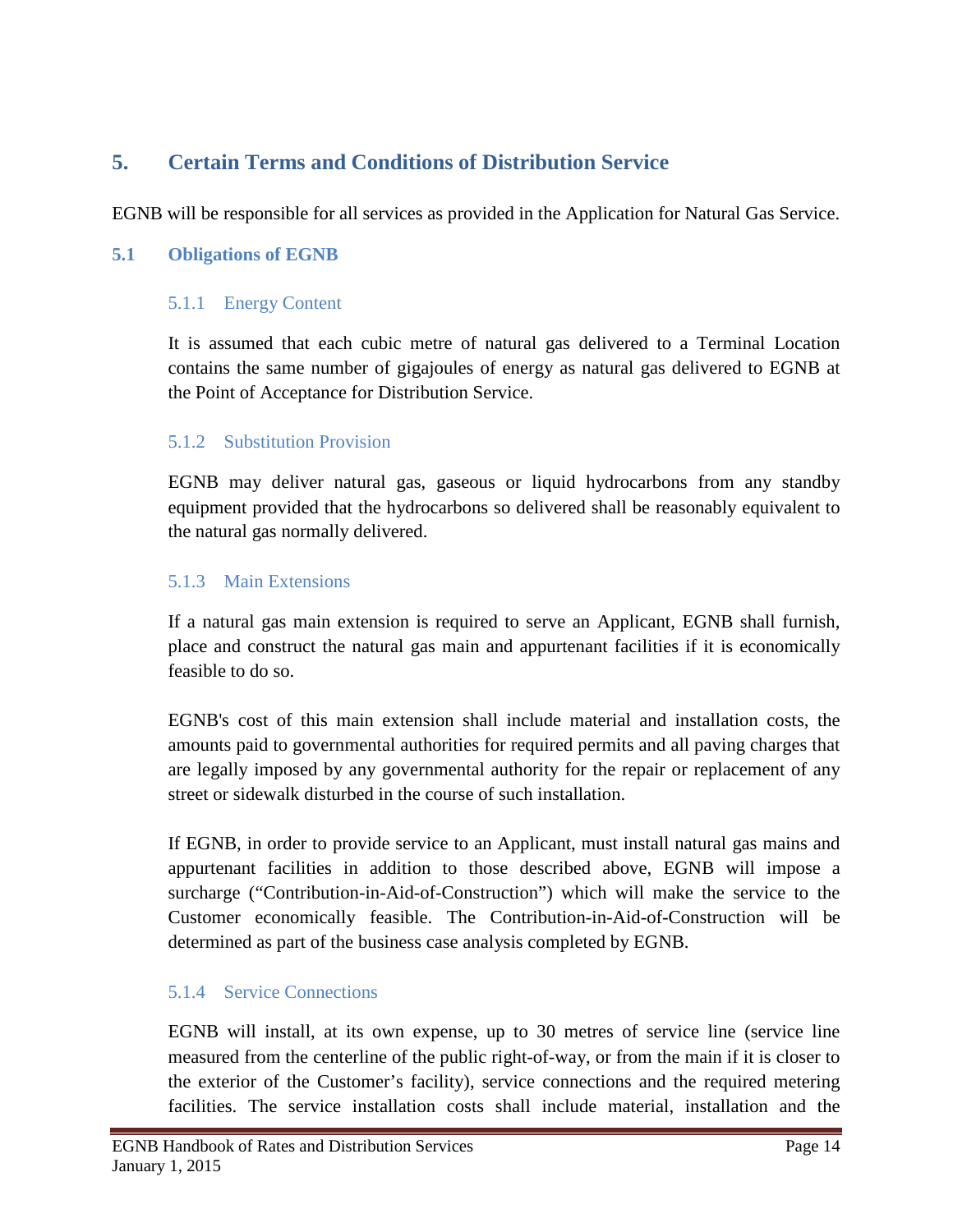amounts imposed by governmental authorities for obtaining work permits and for repairing or replacing disturbed pavement. EGNB's metering facility shall be installed on the front wall of a residential Customer's property, or on a side wall within two metres of the front wall, unless clearance requirement cannot be achieved. Service piping will not be installed under winter conditions (as determined by EGNB) except in the case of an emergency situation such as failure of a Customer's heating system.

In the event additional service capacity is requested above what EGNB deems required, such expenses will be paid by the Customer at EGNB's cost thereof. Refer to Appendix B - Fees and Charges. However, if in the opinion of EGNB, the prospective revenue is sufficient to justify such excess capacity expense, service piping may be installed at the expense of EGNB.

### 5.1.5 Inspection, Maintenance and Replacement of Facilities

EGNB shall be solely responsible for the inspection, testing, operation, maintenance, replacement and reconstruction of all mains, service lines, service connections and appurtenant facilities which it uses to deliver natural gas to Customers.

EGNB shall bear the cost of inspecting, testing and operating all facilities. It shall bear the cost of maintaining, replacing or reconstructing all main and appurtenant facilities. It shall also bear the cost of maintaining, replacing or reconstructing the service line and appurtenant facilities necessary to serve each Customer, unless an act or omission of the Customer necessitates the replacement or reconstruction.

If an act or omission of any Customer necessitates the replacement or reconstruction of any EGNB facilities, the Customer shall pay to EGNB the cost of replacement or reconstruction.

### 5.1.6 Supplier of Last Resort

### On a timely basis

When a Gas Marketer fails to supply natural gas to a Customer, EGNB will provide natural gas supply to the Customer on a timely basis not exceeding 30 days. EGNB shall make all reasonable efforts to inform the Customer as soon as a failure occurs. EGNB will use all reasonable efforts to obtain a natural gas quantity equivalent to the quantity which is the subject of the failure ("Replacement Gas"). The Customer undertakes to pay EGNB a monetary indemnity equal to the cost incurred by EGNB for obtaining the Replacement Gas (the "Gas Indemnity") plus 10%. EGNB shall use all reasonable efforts to minimize such Gas Indemnity.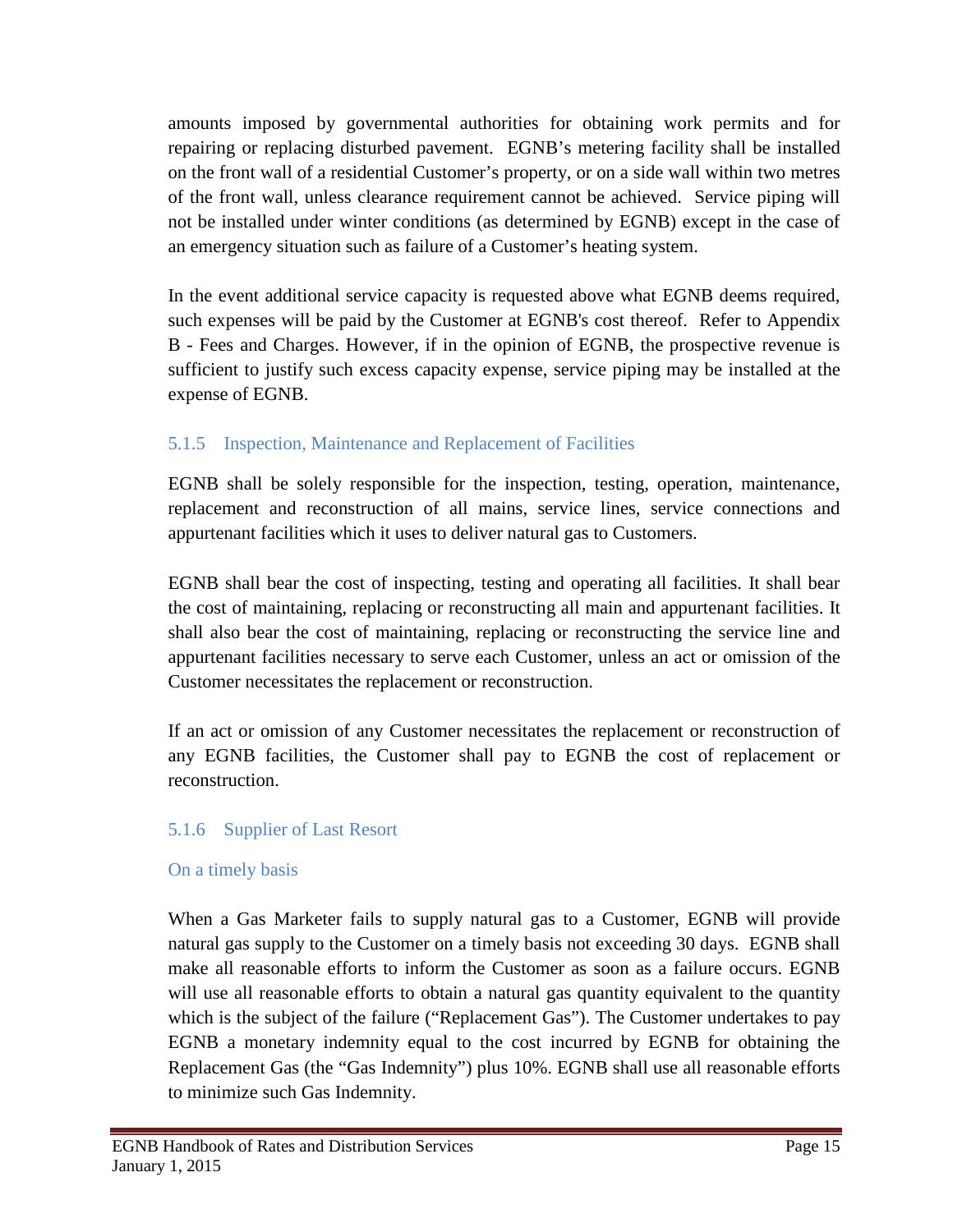The defaulting Gas Marketer shall indemnify EGNB for all reasonable direct damages sustained by the latter as a result of such failure to supply. Moreover, where EGNB was unable to obtain Replacement Gas and therefore had to curtail quantities it supplies within its Franchise Area, then the Gas Marketer shall indemnify EGNB for EGNB's loss in distribution revenues or any other revenues directly attributable to such curtailment.

### Midterm supply

If a Customer is unable to obtain supply from a Gas Marketer prior to the expiration of the process described above, he may request Last Resort Supply Service. The Customer undertakes to pay EGNB a monetary indemnity equal to the cost incurred by EGNB for obtaining the Last Resort Supply Service plus 10%, for the term of the agreement.

### <span id="page-17-0"></span>**5.2 Obligations of Customer**

### 5.2.1 Meter Access

The Customer will be responsible to ensure clear and free access to the meter; this will include snow removal.

### 5.2.2 Service Connection

Additional footage of natural gas service piping (beyond 30 metres of service line) will be charged to the Customer. Refer to Appendix B - Fees and Charges. However, if, in the opinion of EGNB, the prospective revenue is sufficient to justify such excess piping, additional footage of natural gas service piping may be installed at the expense of EGNB.

Whenever EGNB installs service lines, service connections and metering facilities at the request of an Applicant who does not take service within four months after facilities are in place, the Applicant shall bear all reasonable expenses. Expenses may include providing, placing and constructing such facilities, but whenever natural gas service is required, the Applicant shall be entitled to a refund equal to the cost of the service lines and appurtenances, less depreciation at the current rate.

EGNB may under certain conditions allow the Customer to minimize excess costs by providing trenching on the Customer's property according to EGNB specifications, but under no condition will the Customer be allowed to install piping that would be the property or responsibility of EGNB.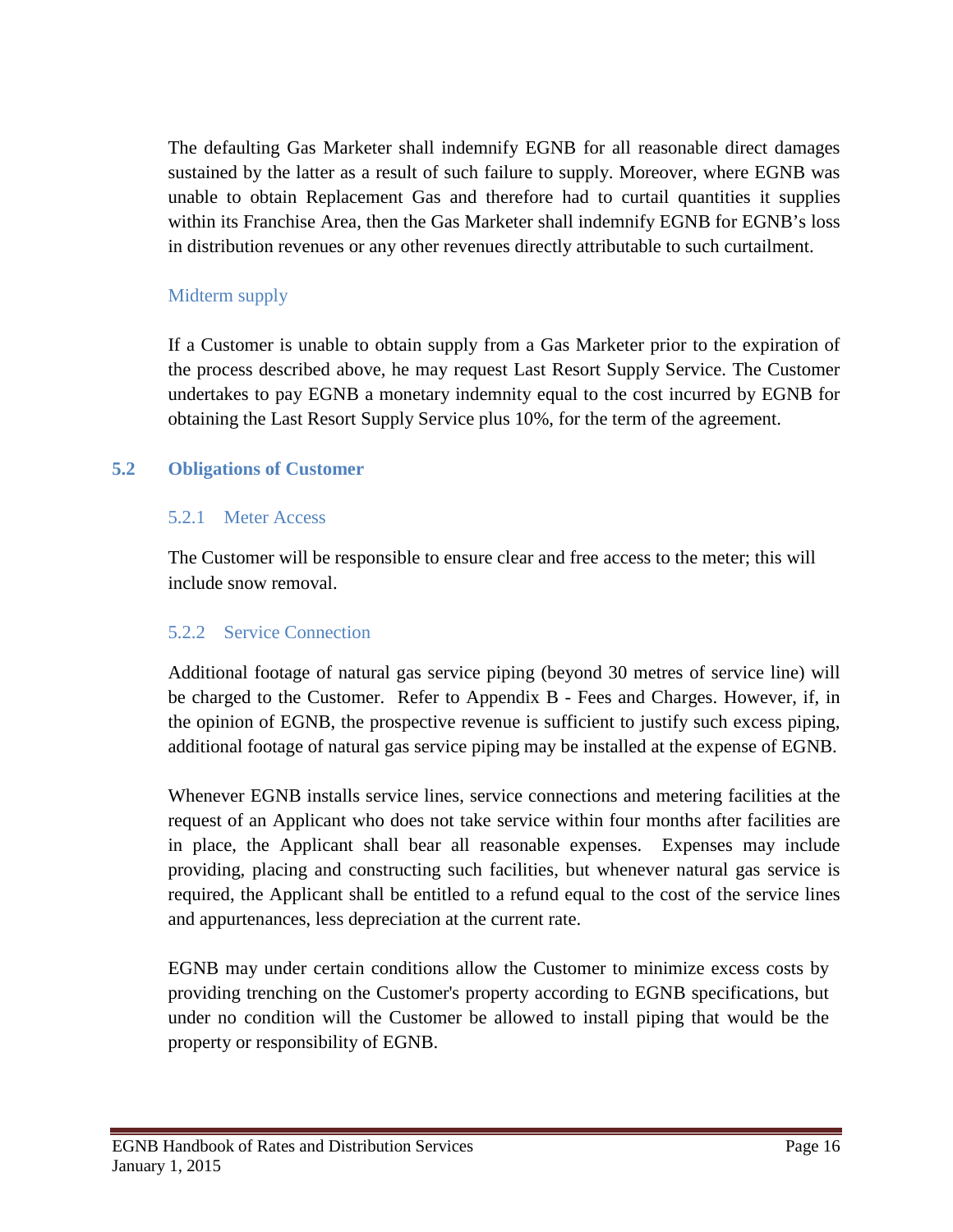### 5.2.3 Facility Relocation

All costs associated with the relocation of EGNB equipment or facilities at a Customer's request will be borne by the Customer. Refer to Appendix B - Fees and Charges.

### 5.2.4 Meter Reading

The costs associated with testing a natural gas meter at a Customer's request will be borne by the Customer, if the measurement equipment is not found to be in error by more than three percent.

### 5.2.5 Choice of Gas Distribution Marketer

A Customer is responsible for the selection of the available Gas Distribution Marketer that may be most favourable to his or her requirements. EGNB does not make any warranty, expressed or implied, as to the rates, classifications or provisions favourable to the present or future service requirements of the Customer.

### 5.2.6 Piping and Equipment for Customer

The Applicant shall, at his or her own expense, equip his or her Terminal Location with such piping and fixtures as may be necessary for the proper utilization of EGNB's Distribution Service. Such piping and fixtures shall comply with the rules, regulations, terms and conditions of EGNB and the requirements of the governmental authority having jurisdiction therefore. At any time EGNB may inspect all Terminal Location lines, piping, connections and equipment in which natural gas delivered by EGNB is to be used. No natural gas will be delivered until any and all defective conditions found are corrected to the satisfaction of EGNB.

EGNB reserves the right to change the character of the natural gas delivered, pursuant to law and the provisions of this Rate Handbook, subject to the jurisdiction of the Board.

# 5.2.7 Termination of Natural Gas Supply and/or Delivery

A Customer will continue to be bound by the provisions in this Rate Handbook and the applicable Distribution Service Agreement and will be obligated to pay for all natural gas supplied and/or delivered to the premises until EGNB has terminated the supply of natural gas following the acceptance of a request for termination from the Customer.

EGNB may discontinue natural gas supply and/or delivery to any Customer for any of the following reasons: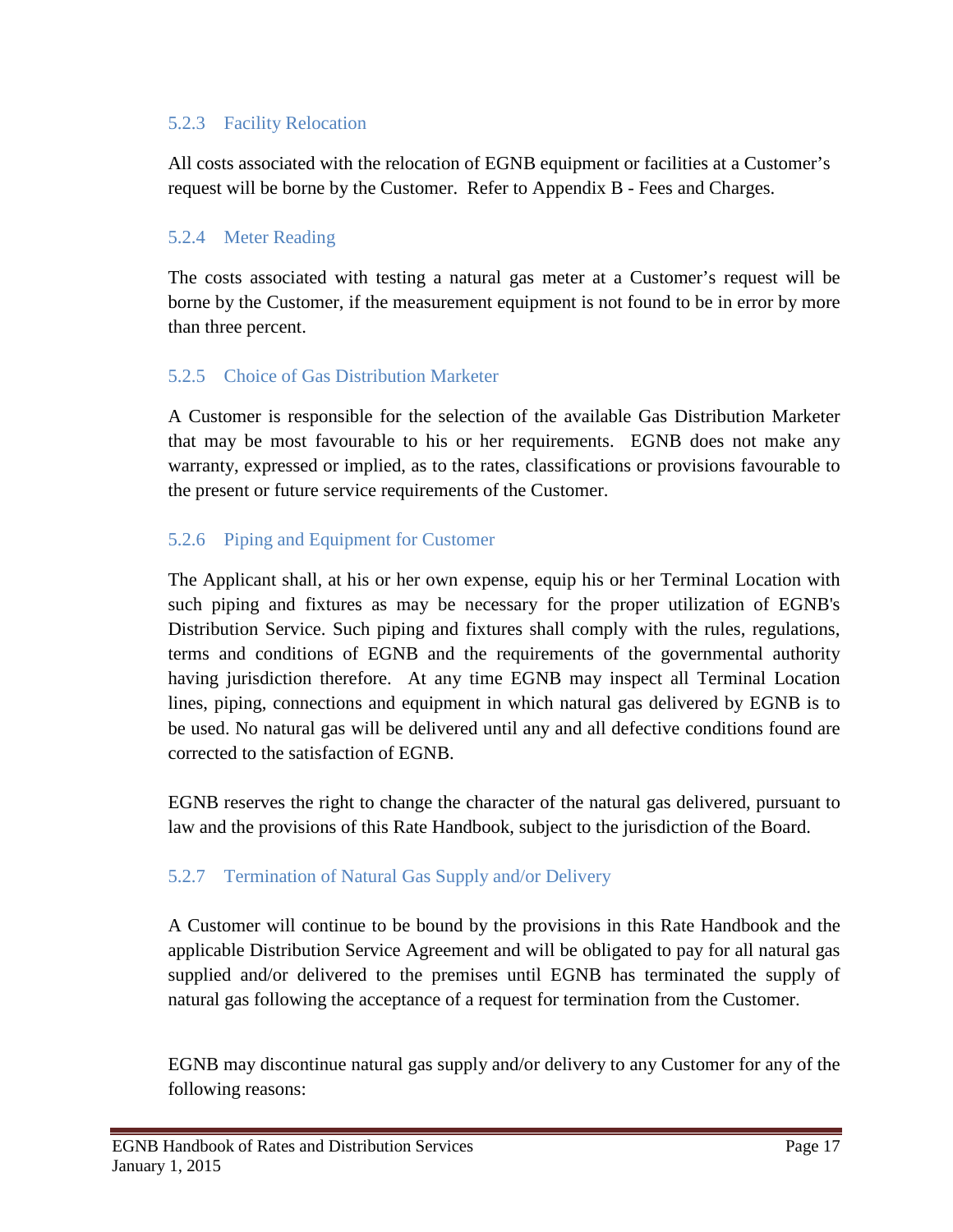- (a) for failure or refusal of the Customer to pay any amount owing to EGNB
- (b) for use of natural gas for any purpose other than that described in the service application, gas supply contract, or Rate Schedule
- (c) in case EGNB, its servants or agents are refused access for any lawful purposes to the premises to which natural gas is supplied and/or delivered
- d) when EGNB's property on a Customer's premises is in any manner tampered with, damaged or destroyed
- (e) when EGNB has reason to believe that an unsafe condition exists on the premises or may develop from a continuation of natural gas supply and/or delivery
- (f) when a natural gas installation contravenes the provisions of the *Gas Distribution Act, 1999* or regulations or any applicable enactment
- (g) where there is evidence of natural gas theft.

Discontinuance of natural gas supply and/or delivery for any of the reasons set out in the previous paragraph shall result in Disconnect and Reconnect Charges payable by the Customer.

The Customer is to be notified, in advance, that EGNB plans to discontinue natural gas supply and/or delivery. EGNB shall inform the Customer of his or her right to have the disconnection reviewed by the Board if they wish to do so. EGNB shall, if requested by the Customer, provide to the Customer the telephone number, fax number, mailing address and e-mail address of the Board.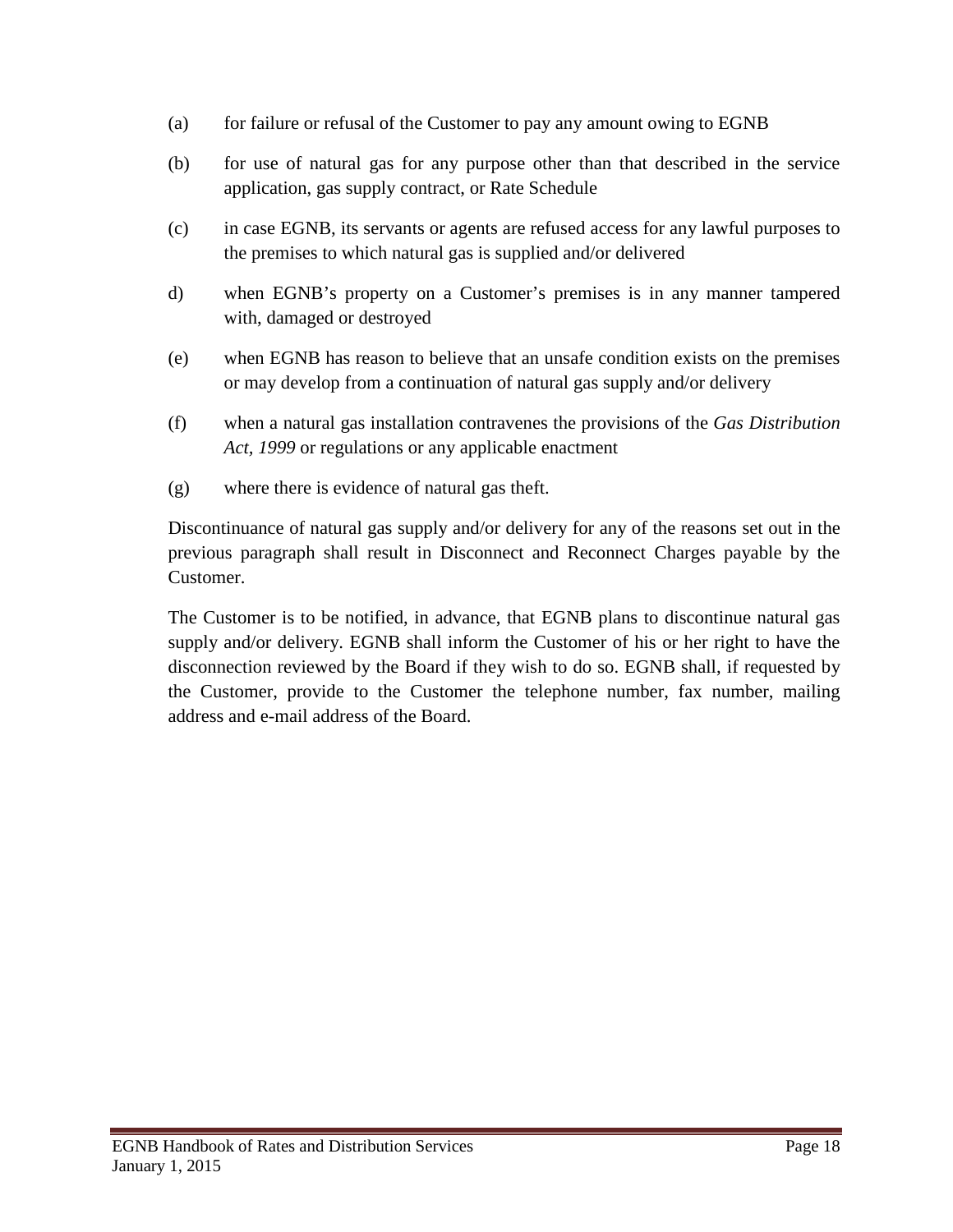### <span id="page-20-0"></span>**6. Billings and Payments**

### <span id="page-20-1"></span>**6.1 Billing Cycle**

EGNB operates on a Billing Month cycle. Bills will be mailed or available electronically on My EGNB on a monthly basis. The amount of natural gas delivered will be determined by EGNB through one of the following mechanisms: a) meter reading, b) summing of monthly Nominations or c) estimated by EGNB where meter reading has not occurred.

EGNB will use a Gigajoule Conversion Factor to convert the delivered volume of natural gas into a standard measure of delivered energy (Gigajoule or GJ).

The distribution rates and charges applicable to a Billing Month shall be those applicable to the calendar month that includes the last day of the Billing Month.

### <span id="page-20-2"></span>**6.2 Billing Options**

### 6.2.1. MyEGNB

EGNB offers on-line billing service called "MyEGNB". Customers receive a monthly email from EGNB letting them know that their bill is ready to be viewed. Customers can access paperless bills from any computer with internet connection. Additional information can be found on EGNB's website: www.naturalgasnb.com.

### 6.2.2. Mail

Monthly paper bills will be mailed to Customers unless a Customer elects to receive paperless billing.

### 6.2.3. Equalized billing

EGNB offers an Equalized Payment Plan for eligible residential and commercial Customers. Residential Customers may request and start the Equalized Payment Plan at any time during the year. Commercial Customers must request and start the Equalized Payment Plan during the months of March to August. Additional information can be found on EGNB's website: www.naturalgasnb.com.

### 6.2.4. Pre-Authorized Payment Plan

EGNB offers a Pre-Authorization Payment Plan to all Customers. The Customer's monthly natural gas bill amount will be deducted automatically on the due date from an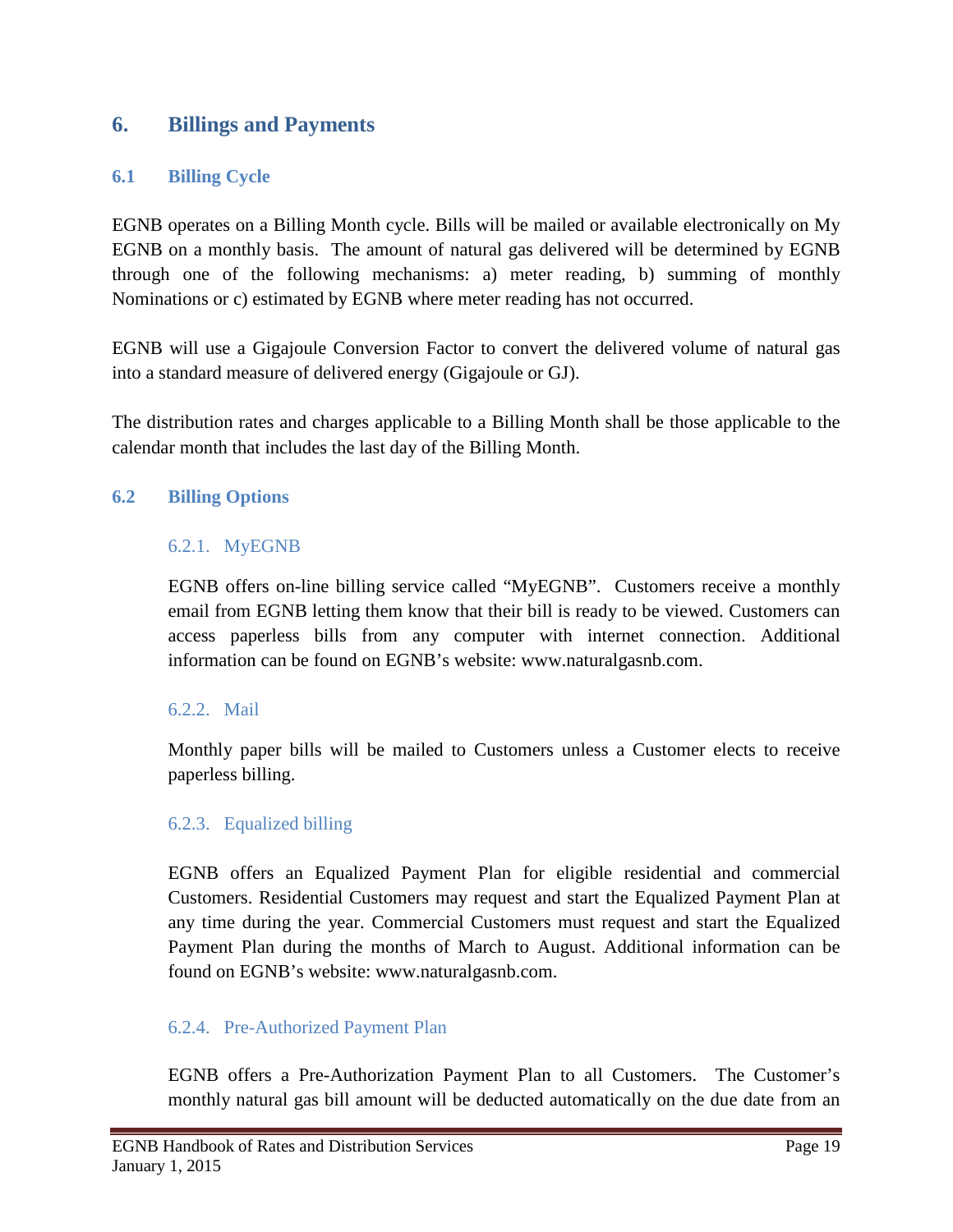approved financial institution. This amount will be shown in the Customer's passbook or monthly statement. The Customer will continue to receive a monthly natural gas bill, which reflects the automatic payment and shows their actual natural gas use and costs. Additional information can be found on EGNB's website: www.naturalgasnb.com.

### <span id="page-21-0"></span>**6.3 Minimum Billing**

The minimum bill per month applicable to service under any particular rate class is outlined in the individual rate schedules. Please refer to Appendix A. If, in a Contract Year, the volume of natural gas taken at the Terminal Location is less than the Contract Demand multiplied by a contractually specified multiple (Annual Minimum Volume), the Applicant will be charged for service related to the Annual Minimum Volume. If, at the request of EGNB, natural gas deliveries to the Terminal Location have been curtailed or discontinued in a Contract Year, the Annual Minimum Volume shall be reduced for each day of Curtailment or discontinuance. The amount reduced is defined as the excess of the Contract Demand over the volume delivered to the Terminal Location on such day.

### <span id="page-21-1"></span>**6.4 Payment Terms and Conditions**

All bills are due when rendered. If payment in full is not received by EGNB, or a designate authorized by EGNB, on or before the date specified in the monthly bill (which is the first business day that is at least 22 days after the date of rendering the bill), a late payment charge shall apply to the unpaid balance of the account at a rate compounded monthly as the Board may approve from time to time.

# <span id="page-21-2"></span>**6.5 Term of Arrangement**

Distribution service of natural gas will be provided pursuant to the Distribution Service Agreement with a Customer's Gas Marketer, the term for which such service is to continue shall be as stated in the Distribution Service Agreement. The term shall automatically be extended for a like period immediately following the agreement expiration date, unless notice of termination of services is provided by the Customer to EGNB. An Applicant receiving such service who temporarily discontinues service in the initial term or in any extension term and does not pay all the minimum bills for the period of such temporary discontinuance of service shall, upon the continuance of service, be liable to pay an amount equal to the unpaid minimum bills for such period.

### <span id="page-21-3"></span>**6.6 Metering Procedure**

EGNB will install, operate and maintain measurement equipment designed to measure the volume of natural gas delivered at a Terminal Location. Any special measurement conditions are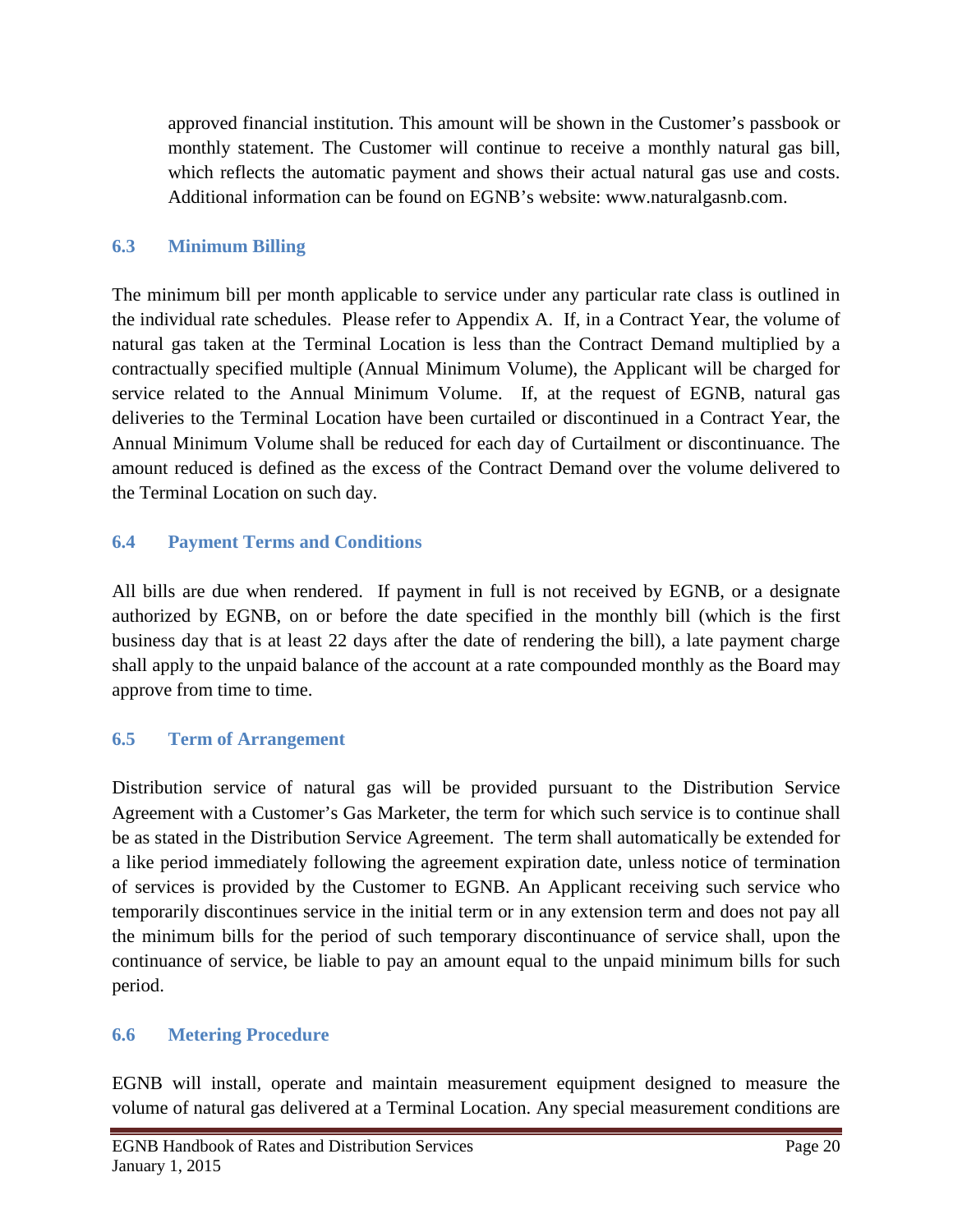outlined in the rules, regulations, terms and conditions of each Application for Natural Gas Service.

### <span id="page-22-0"></span>**6.7 Rates in Agreements**

Notwithstanding any rates for Distribution Services specified in any Distribution Service Agreement, the rates and charges provided for in an applicable Rate Schedule shall apply for service rendered on and after the effective date stated in such Rate Schedule until such Rate Schedule ceases to be applicable.

### <span id="page-22-1"></span>**6.8 Limitation of Liability**

EGNB shall not be responsible for any claim, action, loss or proceeding whatsoever by a Customer as a result of any interruptions, diversions, curtailments or other procedures that are beyond the control of EGNB.

### <span id="page-22-2"></span>**6.9 Deferred Payment**

EGNB at its sole discretion may enter into a negotiated deferred payment agreement with Customers for the purpose of recovering current indebtedness over a period of time.

### <span id="page-22-3"></span>**6.10 Billing Dispute Resolution Process**

All billing disputes will be referred to EGNB's Customer Care team for resolution. A billing dispute that has not been resolved within 20 business days from the initial process will be referred to EGNB's Manager of Regulatory Affairs, or designate. Alternatively, the Customer may refer the billing dispute to the Board for review.

# <span id="page-22-4"></span>**6.11 Customer Complaints**

Where a Customer's complaint relates to EGNB's distribution, natural gas supply or customer services or EGNB's contractors or service providers, EGNB's Manager of Regulatory Affairs, or designate, will reply to the Customer (Complainant) with a decision and reasons, in writing, within 20 business days of receiving a written complaint. If EGNB is unable to complete its investigation to allow it to respond to the complaint within the 20 business day time period, EGNB will notify the Complainant and the Board in writing within 20 business days of receipt of the written complaint. EGNB will send it response to the Complainant within an additional 10 business days.

Where the complaint relates to gas marketers and/or installers or sellers of natural gas equipment, EGNB's Manager of Regulatory Affairs, or designate, will refer the complaint to the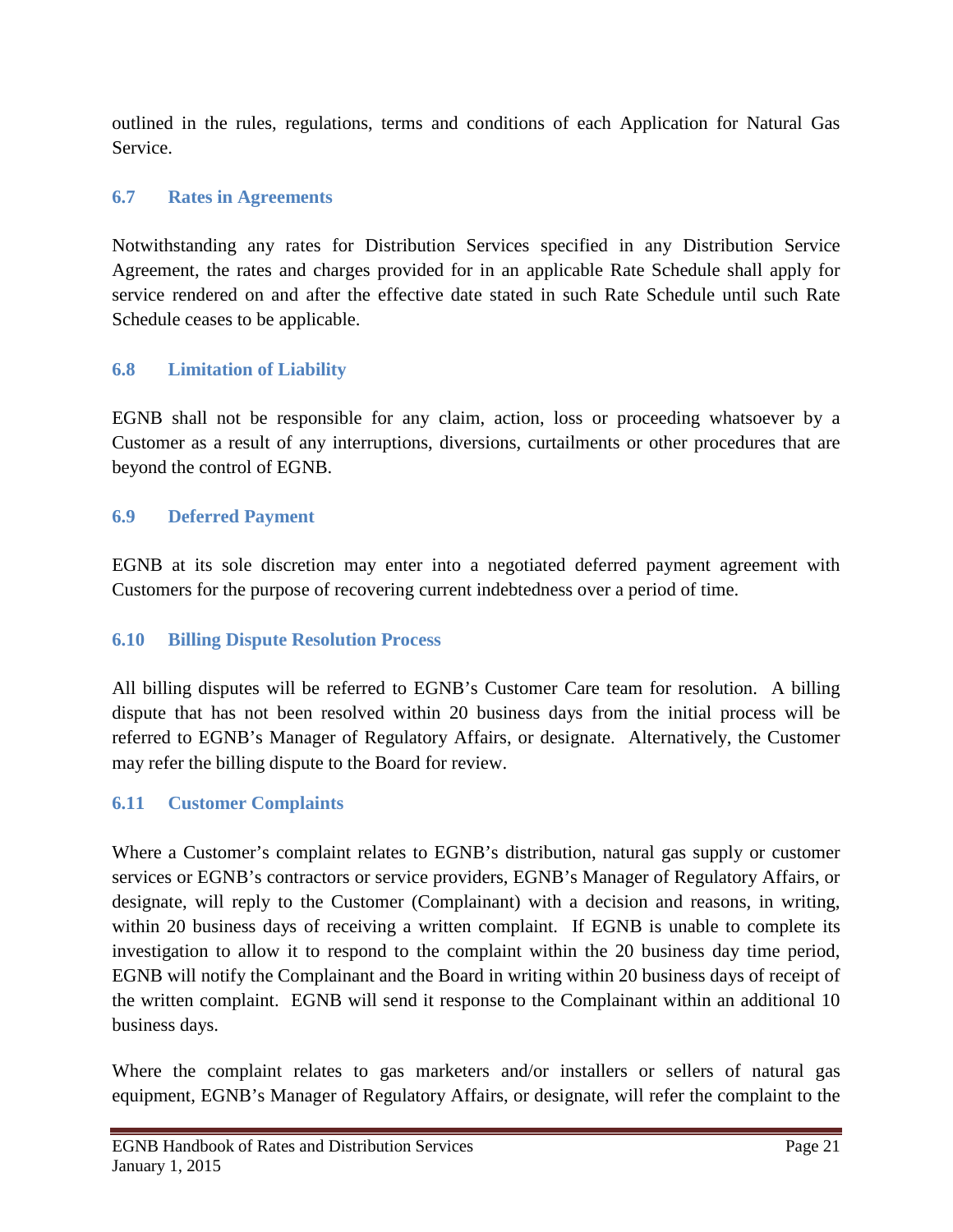appropriate party and confirm such with the Complainant, in writing, within five business days of receiving the written complaint. Where action by EGNB is deemed appropriate, it will be described in the written response.

If the Complainant is not satisfied with the response they receive from EGNB's Manager of Regulatory Affairs, or designate, the Complainant may request a review of the matter by the Board.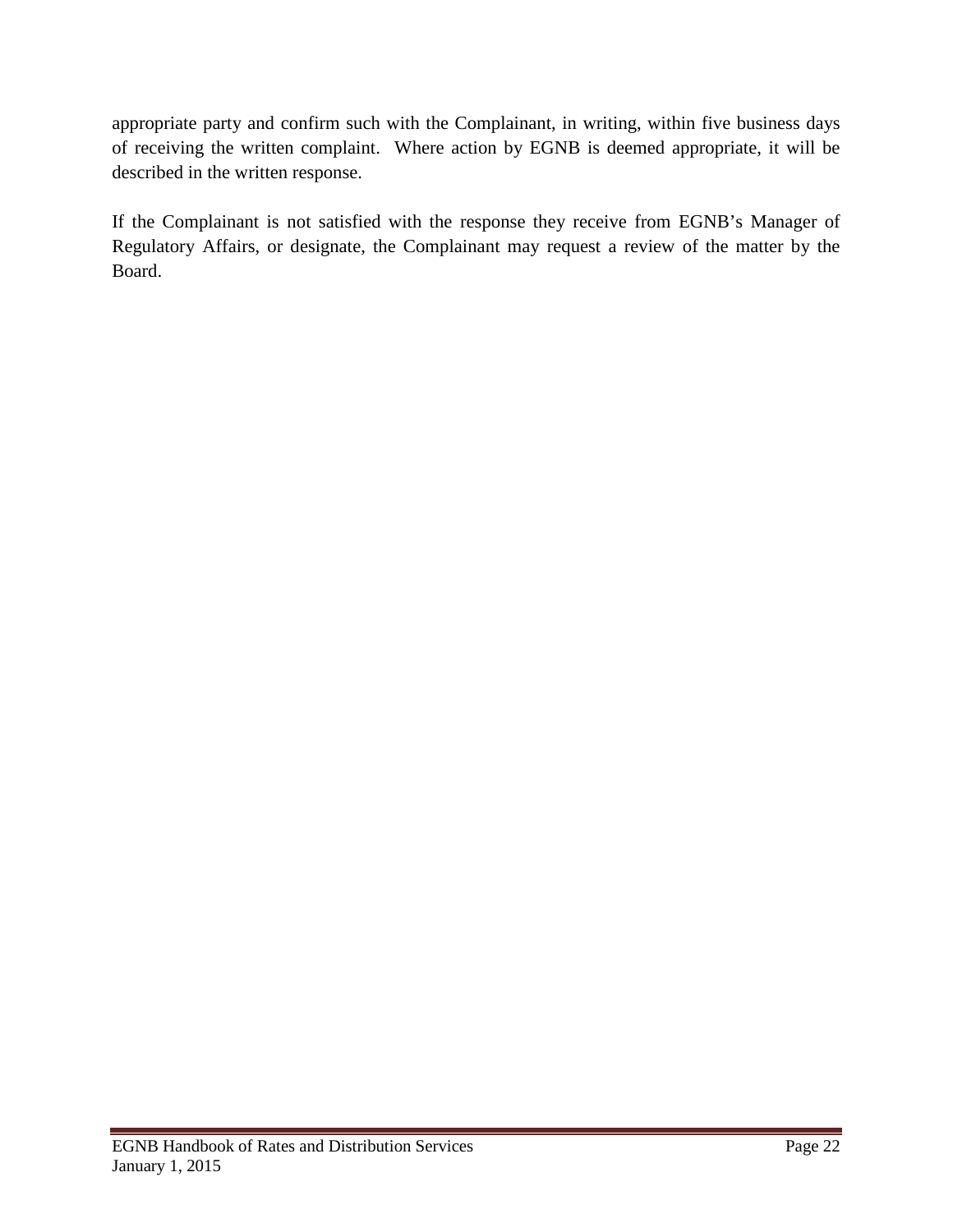# <span id="page-24-0"></span>**7. Gas Marketer Operation – Terms and Conditions**

### <span id="page-24-1"></span>**7.1 Nominations**

An Applicant, an Applicant's Gas Marketer or a Gas Marketer acting on behalf of an Applicant delivering natural gas to EGNB's Point of Acceptance is responsible for advising EGNB, by means of a contractually specified Nomination procedure, of the daily volume of natural gas to be delivered. EGNB will follow the general Nomination procedures set forth by Maritime & Northeast Pipeline, as applicable.

Gas Transportation Services Users shall furnish or cause to be furnished a daily Nomination showing the quantity of natural gas to be received and delivered to EGNB for all Points of Acceptance.

EGNB gas control may monitor all Nominations against its projected load profile and function as the source for determining the need for revised Nomination(s) throughout the day. EGNB and GTS users shall use the same algorithms to forecast next day Nominations and monitor the need for intraday Nomination(s) adjustments throughout the life of a Distribution Service Agreement. Intra-day Nomination revisions shall be in compliance with the procedures of M&NP.

EGNB natural gas control will function as the daily source for Nomination(s) information on an individual and combined GTS user basis for all Distribution Services.

### <span id="page-24-2"></span>**7.2 Operational Flow Orders**

EGNB reserves the right to issue Operational Flow Orders to preserve the integrity of the Distribution System which includes requirements to address issues relating to: operational pressures, adequate supplies in the system, adequate coverage of Lost and Unaccounted For, maintain firm service and system optimization. EGNB will maintain a list of Applicant(s) and/or Gas Marketer(s) whose action(s) could impact the integrity of the Distribution System but reserves the right to issue an OFO to any Applicant or Gas Marketer on the system necessary to resolve an operational issue.

All OFO notices will be posted on the Electronic Bulletin Board system and will include a description of the rationale for the order, the GTS user(s) to which the order is directed and the anticipated duration. EGNB will make reasonable efforts to post an OFO at least two hours prior to its coming into effect. In the event that the GTS user(s) fail to respond to an OFO, EGNB through contract(s) or other operating agreements shall take remedial action to maintain both system integrity and the effective operation of the Distribution System. Any GTS user(s) failing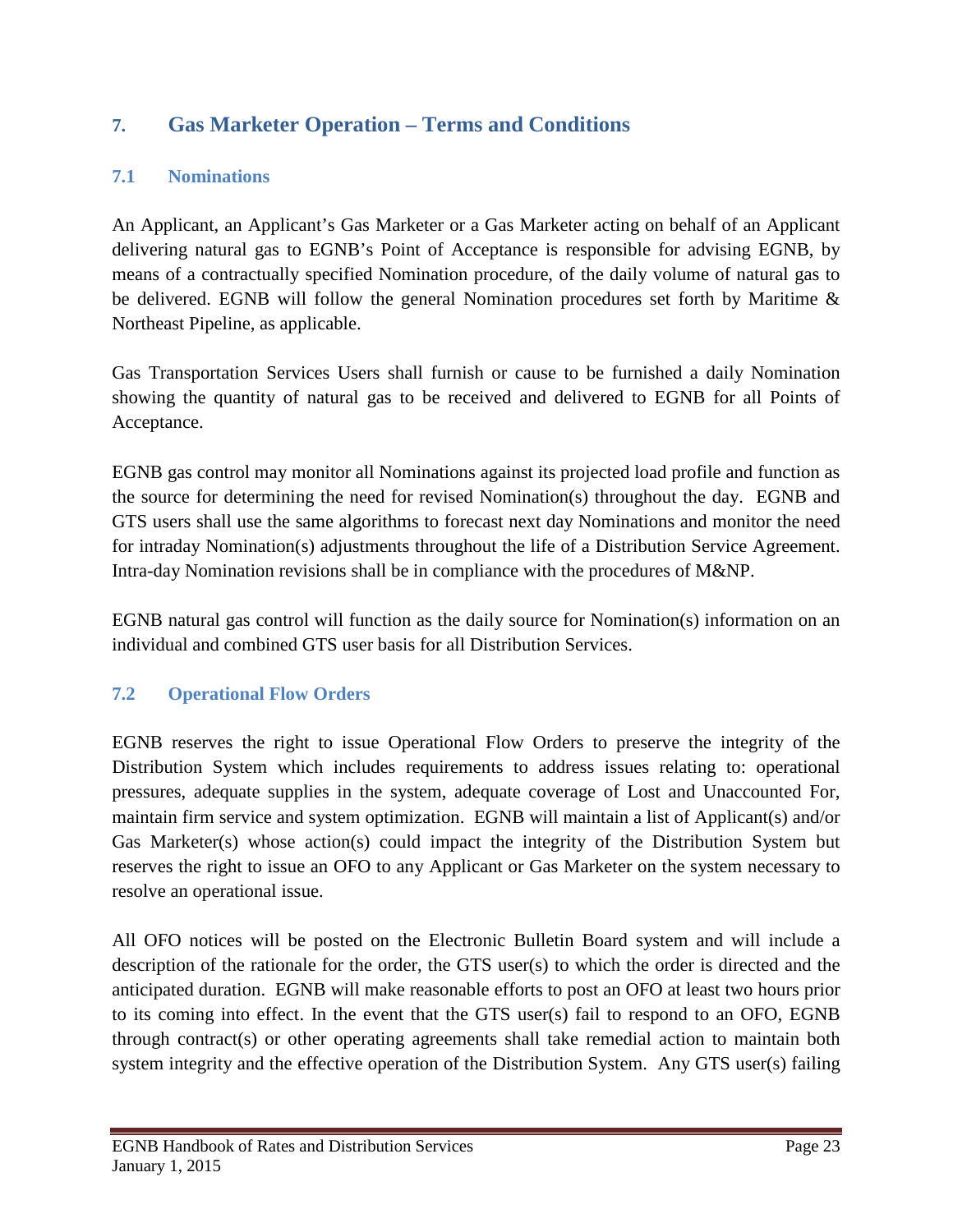to comply with an OFO will be required to reimburse EGNB for all reasonable costs incurred to restore the integrity of the system.

# <span id="page-25-0"></span>**7.3 Load Balancing and Imbalances**

Hourly, daily and seasonal load balancing shall be the sole responsibility of the GTS user(s). EGNB gas control will function as the daily source for load balancing information on an individual and combined GTS user basis for all Distribution Services.

Detailed conditions and obligations related to load balancing and imbalances are set forth in the M&NP general terms and conditions.

EGNB will act as a facilitator and data source (in addition to all GTS user(s) input) for imbalance reconciliation. EGNB gas control through the use of the daily algorithms and automatic meter reading information for specific customers will calculate the daily imbalances for each GTS user. This data is intended to be provided on the second Gas Day following the Gas Day. Applicants, an Applicant's Gas Marketer or a Gas Marketer acting on behalf of an Applicant shall develop methods and procedures to mitigate and resolve all imbalances.

EGNB will provide GTS users with a periodic imbalance statement. GTS users agree to accept the EGNB statement as controlling absent a factual showing of discrepancy using the same algorithms. Applicants, an Applicant's Gas Marketer or as a Marketer acting on behalf of an Applicant shall develop methods and procedures to mitigate and resolve all imbalances.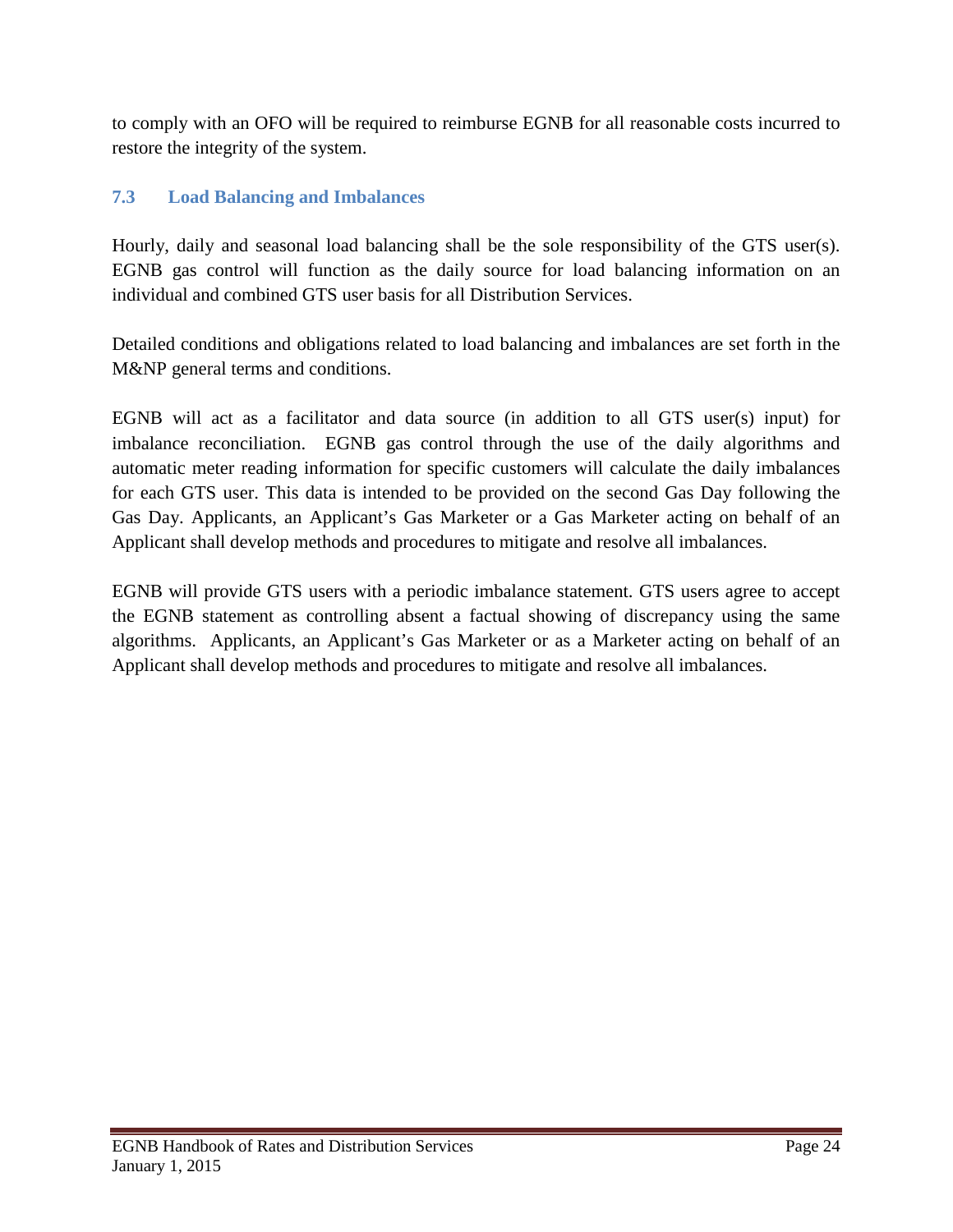# <span id="page-26-0"></span>**Appendix A - Rate Schedules**

 $\sim$  10  $\pm$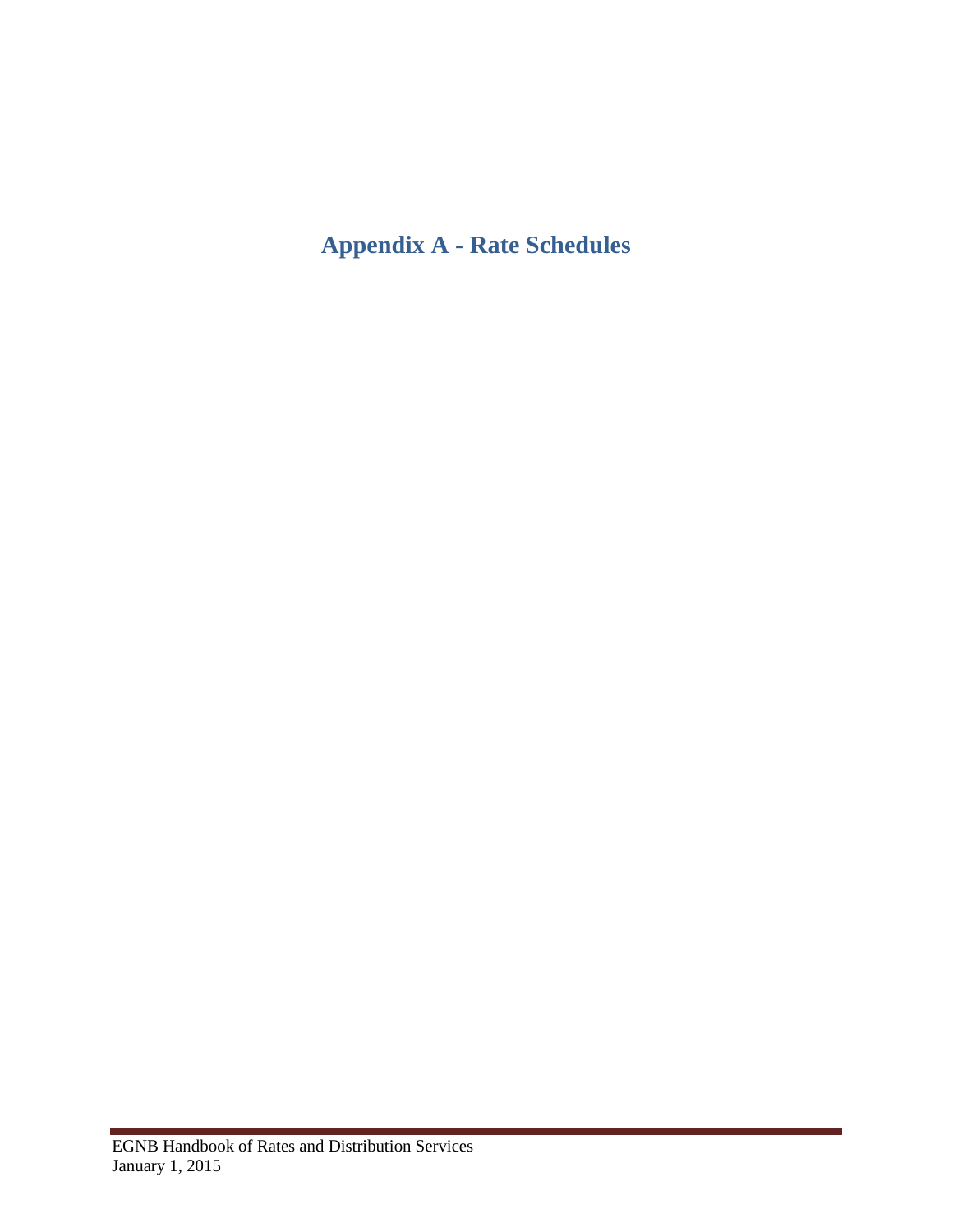### **SGS SMALL GENERAL SERVICE**

### **APPLICABILITY**

Small General Service (SGS) Rate is applied to any Applicant requiring to use EGNB's Distribution System to have a supply of natural gas delivered to a single Terminal Location served through one meter. Service under this Rate Schedule is limited to the following:

- Dwellings: a private suite of rooms used for living purposes in which the occupants have access to all rooms
- Dwelling out buildings
- Individually metered, self-contained dwelling units within an apartment building.

| <b>RATE</b>                                             |        |
|---------------------------------------------------------|--------|
|                                                         |        |
| <b>Monthly Distribution Customer Charge:</b>            |        |
| \$ per billing month                                    | 18.00  |
| <b>Monthly Distribution Delivery Charge:</b>            |        |
| For all volumes delivered per billing month (\$ per GJ) | 4.8520 |

The rates quoted above shall be subject to adjustments that reflect all taxes including HST.

### **Minimum Monthly Charge:**

The minimum monthly charge shall be the Monthly Distribution Customer Charge.

### **Minimum Annual Charge:**

None.

### **Term of Service:**

One year with automatic annual renewal unless the Applicant notifies EGNB not less than 30 days prior to the annual roll over date and not more than 180 days prior to such date that service is to be discontinued.

### **Terms and Conditions of Service:**

The provisions of EGNB's Handbook of Rates and Distribution Services and the applicable Distribution Service Agreement apply to service under this Rate Schedule.

### **Effective Date:**

To apply to all bills rendered for natural gas delivered on and after January 1, 2015.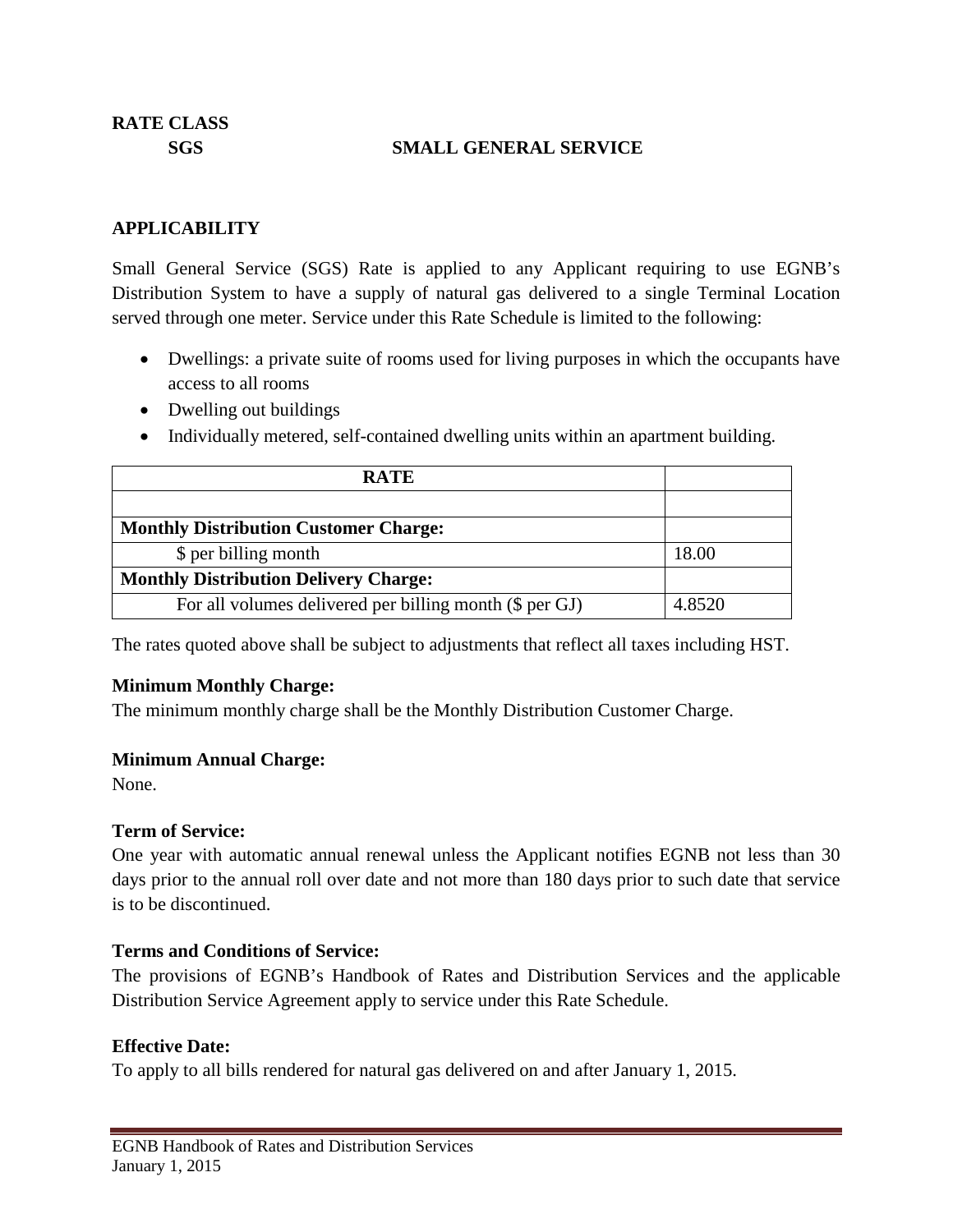**RATE CLASS**

#### **MGS MID-GENERAL SERVICE**

#### **APPLICABILITY**

Mid-General Service (MGS) Rate is applied to any Applicant requiring to use EGNB's Distribution System to have a supply of natural gas delivered to a single Terminal Location served through one meter. Service under this Rate Schedule is limited to Applicants with consumption less than 250 GJs per month.

| <b>RATE</b>                                                              |         |
|--------------------------------------------------------------------------|---------|
|                                                                          |         |
| <b>Monthly Distribution Customer Charge:</b>                             |         |
| For Customers with maximum consumption up to 60 GJs per month $(\$$      | 20.00   |
| per month)                                                               |         |
| For Customers with maximum consumption greater than 60 GJs per           | 50.00   |
| month $(\$$ per month)                                                   |         |
| <b>Monthly Distribution Delivery Charge:</b>                             |         |
| For the first 100 GJs delivered per billing month (\$ per GJ)            | 12.3762 |
| For volumes delivered in excess of 100 GJs per billing month (\$ per GJ) | 10.8400 |

The rates quoted above shall be subject to adjustments that reflect all taxes including HST.

#### **Minimum Monthly Charge:**

The minimum monthly charge shall be the Monthly Distribution Customer Charge.

#### **Minimum Annual Charge:**

None.

#### **Term of Service:**

One year with automatic annual renewal unless the Applicant notifies EGNB not less than 30 days prior to the annual roll over date and not more than 180 days prior to such date that service is to be discontinued.

#### **Terms and Conditions of Service:**

The provisions of EGNB's Handbook of Rates and Distribution Services and the applicable Distribution Service Agreement apply to service under this Rate Schedule.

#### **Effective Date:**

To apply to all bills rendered for natural gas delivered on and after January 1, 2015.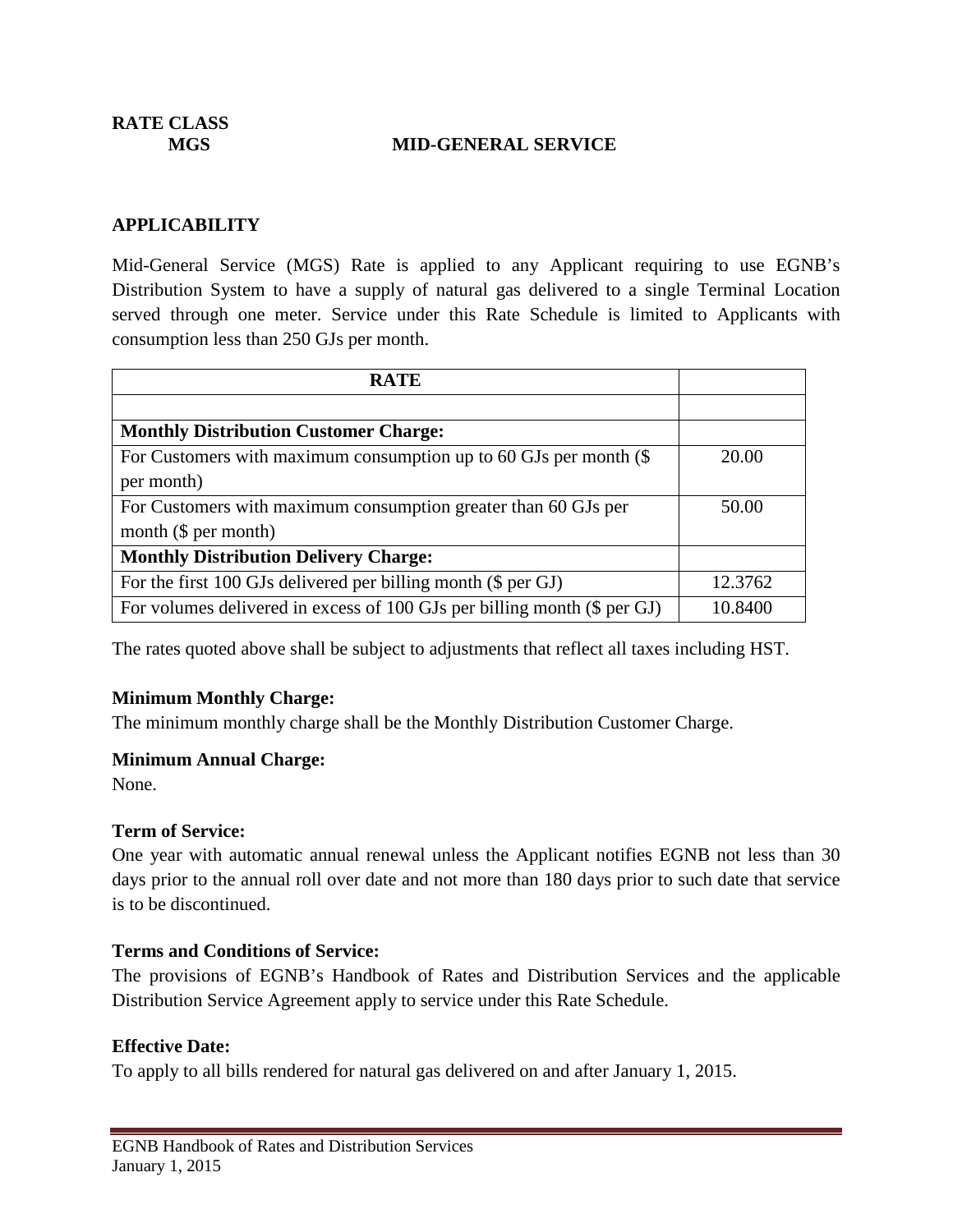**RATE CLASS**

### **LGS LARGE GENERAL SERVICE**

#### **APPLICABILITY**

Large General Service Rate is applied to any Applicant requiring to use EGNB's Distribution System to have a supply of natural gas delivered to a single Terminal Location served through one meter. Service under this Rate Schedule is limited to Applicants with a maximum consumption of at least 250 GJs per billing month.

| <b>RATE</b>                                                              |         |  |
|--------------------------------------------------------------------------|---------|--|
|                                                                          |         |  |
| <b>Monthly Distribution Customer Charge:</b>                             |         |  |
| For Customers with maximum consumption up to 650 GJs per month (\$ per   | 175.00  |  |
| month)                                                                   |         |  |
| For Customers with maximum consumption greater than 650 GJs per month    | 275.00  |  |
| \$per month)                                                             |         |  |
| <b>Monthly Distribution Delivery Charge:</b>                             |         |  |
| For the first 250 GJs delivered per billing month (\$ per GJ)            | 10.4232 |  |
| For volumes delivered in excess of 250 GJs per billing month (\$ per GJ) |         |  |
| - between September 1 and April 30                                       | 6.6526  |  |
| - between May 1 and August 31                                            | 2.5037  |  |

The rates quoted above shall be subject to adjustments that reflect all taxes including HST.

#### **Minimum Monthly Charge:**

The minimum monthly charge shall be the Monthly Distribution Customer Charge.

### **Minimum Annual Charge:**

The minimum annual charge will be imposed in the event the Applicant does not consume the qualifying maximum monthly consumption specified in the applicability criteria for the Large General Service class. The Customer will be charged the difference between the actual annual distribution charges (customer or demand and delivery) billed and the amount that would have been billed under the Mid-General Service class, plus 5%.

#### **Term of Service:**

One year with automatic annual renewal unless the Applicant notifies EGNB not less than 30 days prior to the annual roll over date and not more than 180 days prior to such date that service is to be discontinued.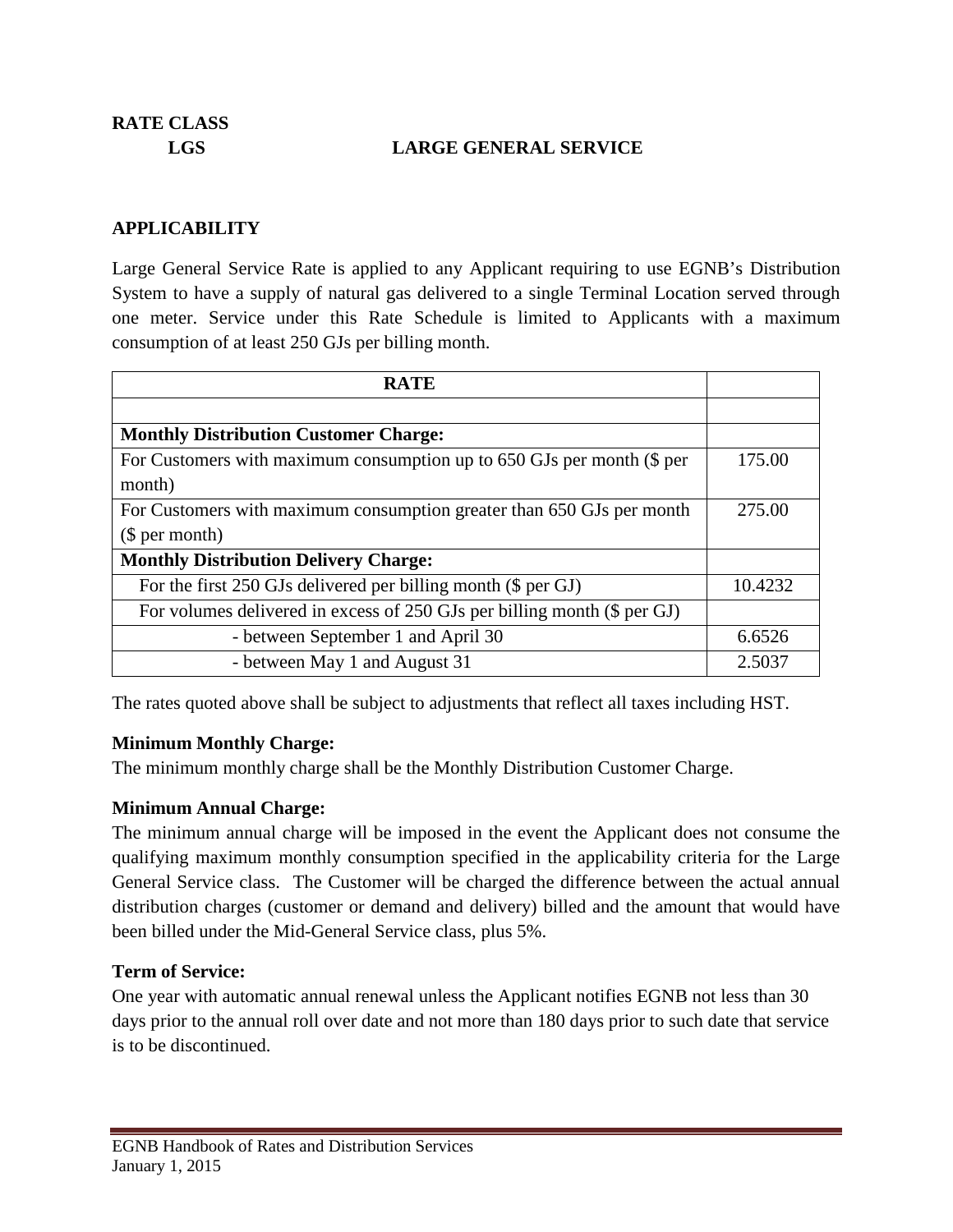### **Terms and Conditions of Service:**

The provisions of EGNB's Handbook of Rates and Distribution Services and the applicable Distribution Service Agreement apply to service under this Rate Schedule.

### **Effective Date:**

To apply to all bills rendered for natural gas delivered on and after January 1, 2015.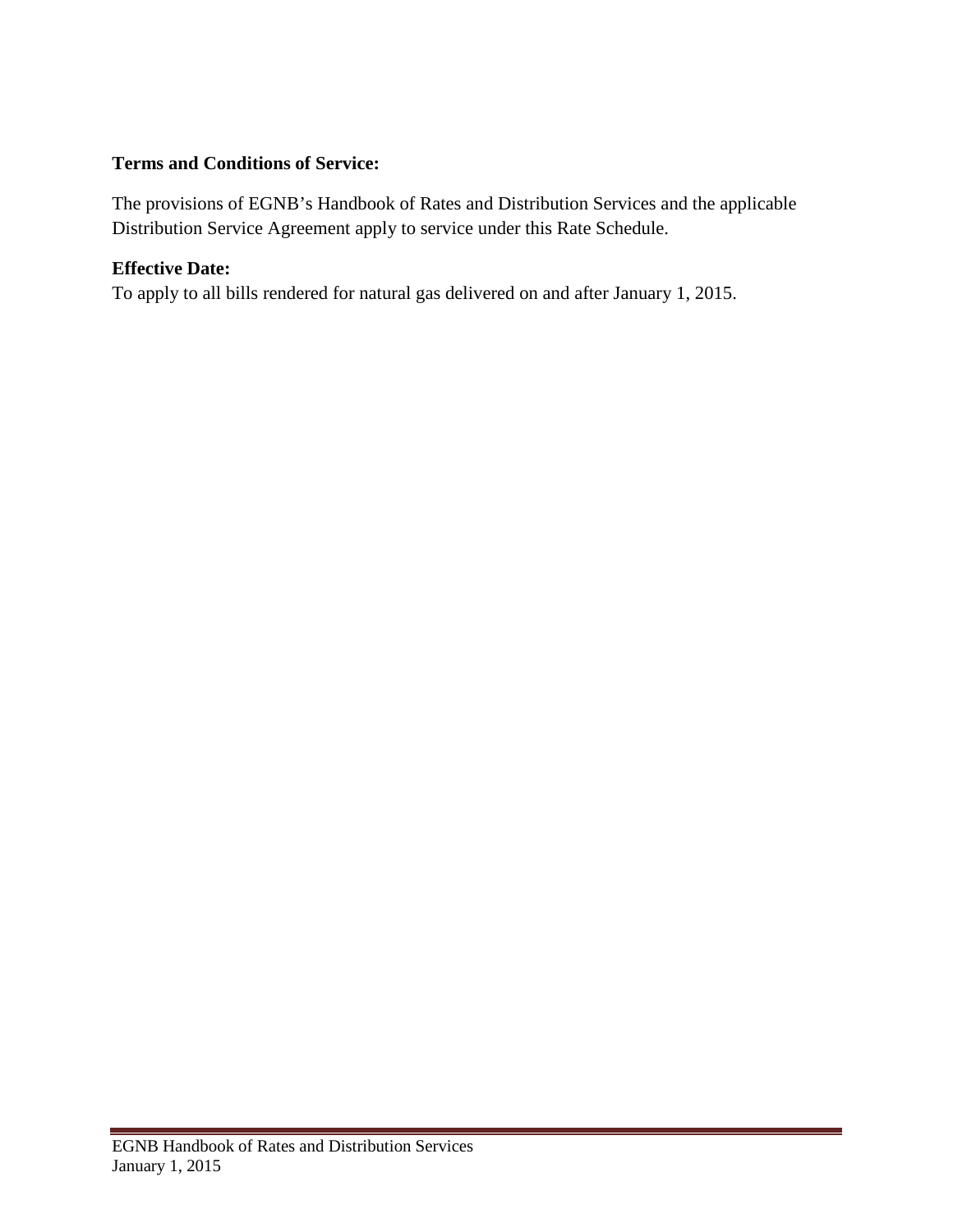### **CGS CONTRACT GENERAL SERVICE**

### **APPLICABILITY**

Contract General Service (CGS) Rate is applied to any Applicant requiring to use EGNB's Distribution System to have a supply of natural gas delivered to a single Terminal Location served through one meter. Service under this Rate Schedule is limited to Applicants with a maximum consumption of at least 1,000 GJs per billing month and less than 10,000 GJs per billing month who enter into a Distribution Service Agreement with EGNB for a Contract Demand of not less than 36 GJs per day.

| <b>RATE</b>                                                  |        |
|--------------------------------------------------------------|--------|
|                                                              |        |
| <b>Monthly Distribution Delivery Charge:</b>                 |        |
| Contract Demand Charge per GJ of Contract Demand (\$ per GJ) | 19.00  |
| For volumes delivered (\$ per GJ)                            |        |
| - between September 1 and April 30                           | 6.0949 |
| - between May 1 and August 31                                | 1.9066 |

The rates quoted above shall be subject to adjustments that reflect all taxes including HST.

### **Billing Demand:**

The Billing Demand shall be the Contract Demand. However, in the event that any Applicant exceeds such Contract Demand during any contract year, Applicant's actual maximum daily demand shall be the Billing Demand for the entire applicable contract year. The Applicant will be charged, and shall pay, accordingly for both prospective use and for use since the beginning of the then current contract term. Authorized Overrun will not institute application of this ratchet provision.

### **Minimum Monthly Charge:**

The minimum monthly charge shall be the Monthly Distribution Delivery Demand Charge.

### **Minimum Annual Charge:**

None.

### **Term of Service:**

One year with automatic annual renewal unless the Applicant notifies EGNB not less than 30 days prior to the annual roll over date and not more than 180 days prior to such date that service is to be discontinued.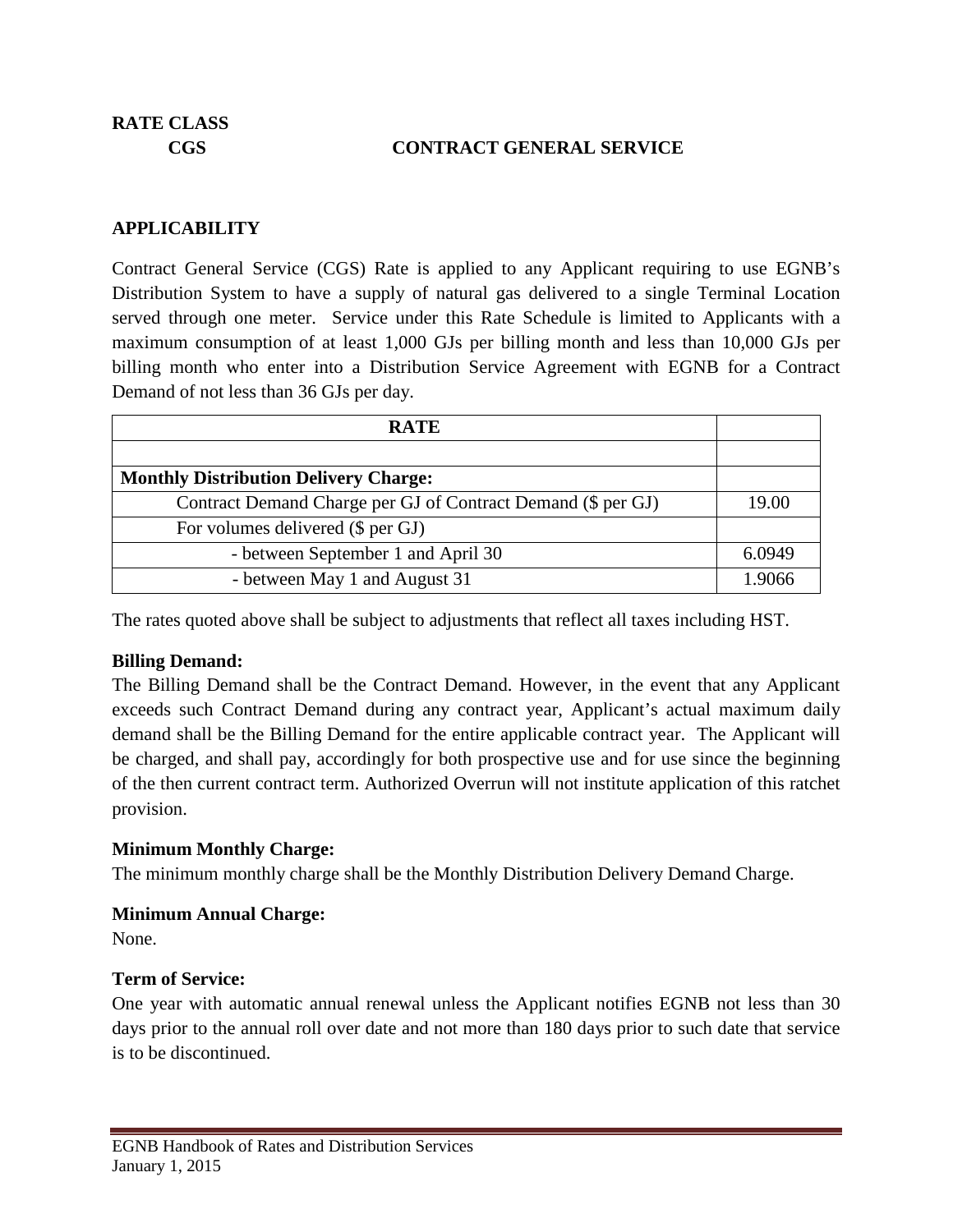### **Terms and Conditions of Service:**

The provisions of EGNB's Handbook of Rates and Distribution Services and the applicable Distribution Service Agreement apply to service under this Rate Schedule.

### **Effective Date:**

To apply to all bills rendered for natural gas delivered on and after January 1, 2015.

### **Special Metering Provision:**

For Applicants taking service under this Rate Schedule, EGNB shall install metering and communication devices, which will provide EGNB with hourly and daily consumption data.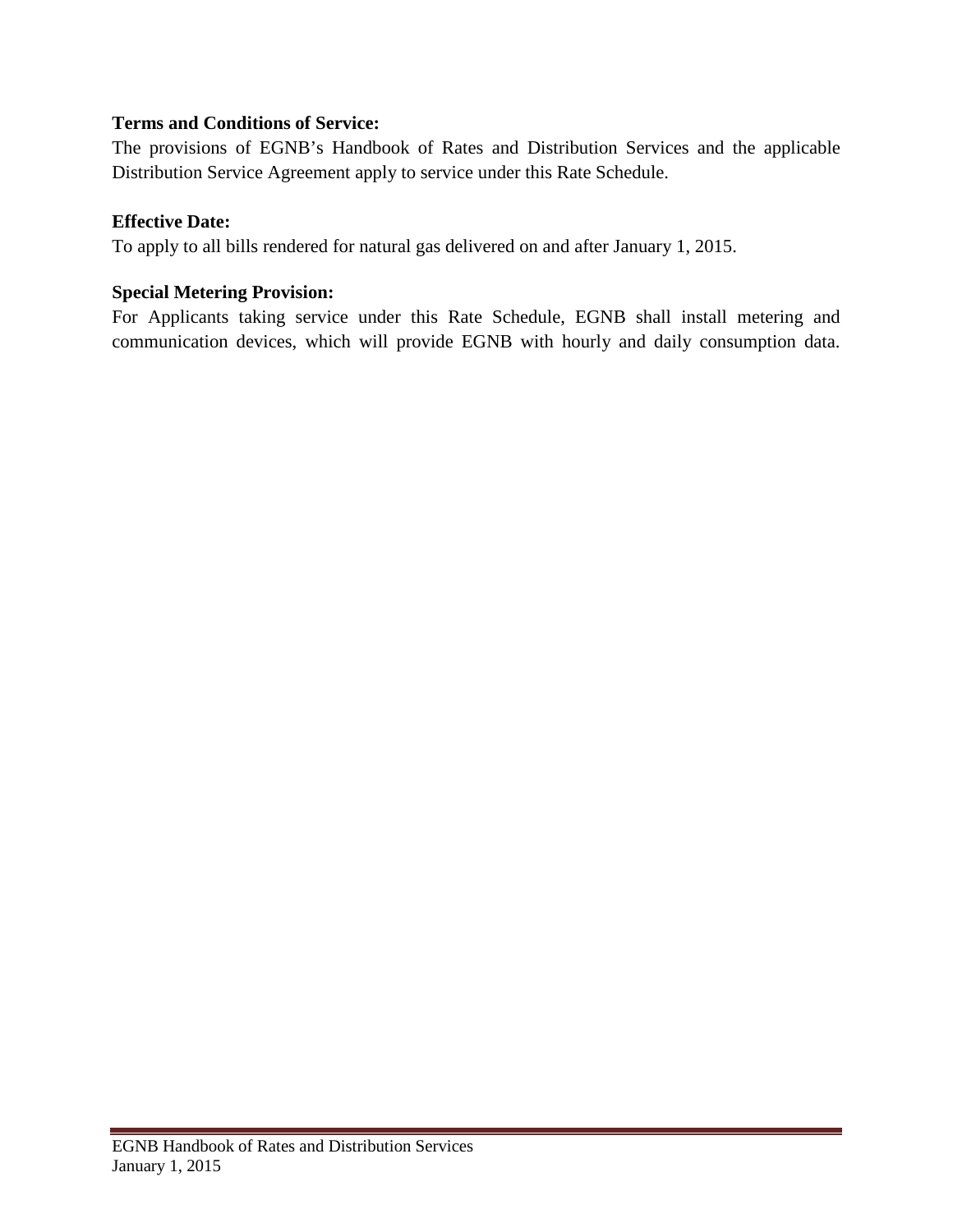### **ICGS INDUSTRIAL CONTRACT GENERAL SERVICE**

### **APPLICABILITY**

Industrial Contract General Service (ICGS) Rate is applied to any Applicant requiring to use EGNB's Distribution System to have a supply of natural gas delivered to a single Terminal Location served through one meter. Service under this Rate Schedule is limited to Applicants with a maximum consumption of at least 10,000 GJs per billing month who enter into a Distribution Service Agreement with EGNB for a Contract Demand of not less than 360 GJs per day.

| <b>RATE</b>                                                  |          |
|--------------------------------------------------------------|----------|
|                                                              |          |
| <b>Monthly Distribution Customer Charge:</b>                 |          |
| \$ per billing month                                         | 3,300.00 |
| <b>Monthly Distribution Delivery Charge:</b>                 |          |
| Contract Demand Charge per GJ of Contract Demand (\$ per GJ) |          |
| For volumes delivered (\$ per GJ)                            |          |
| - between September 1 and April 30                           | 1.8107   |
| - between May 1 and August 31                                | 0.9375   |

The rates quoted above shall be subject to adjustments that reflect all taxes including HST.

### **Billing Demand:**

The Billing Demand shall be the Contract Demand. However, in the event that any Applicant exceeds such Contract Demand during any contract year, Applicant's actual maximum daily demand shall be the Billing Demand for the entire applicable contract year. The Applicant will be charged, and shall pay, accordingly for both prospective use and for use since the beginning of the then current contract term. Authorized Overrun will not institute application of this ratchet provision.

### **Minimum Monthly Charge:**

The minimum monthly charge shall be the Monthly Distribution Delivery Demand Charge and Monthly Distribution Customer Charge.

### **Minimum Annual Charge:**

None.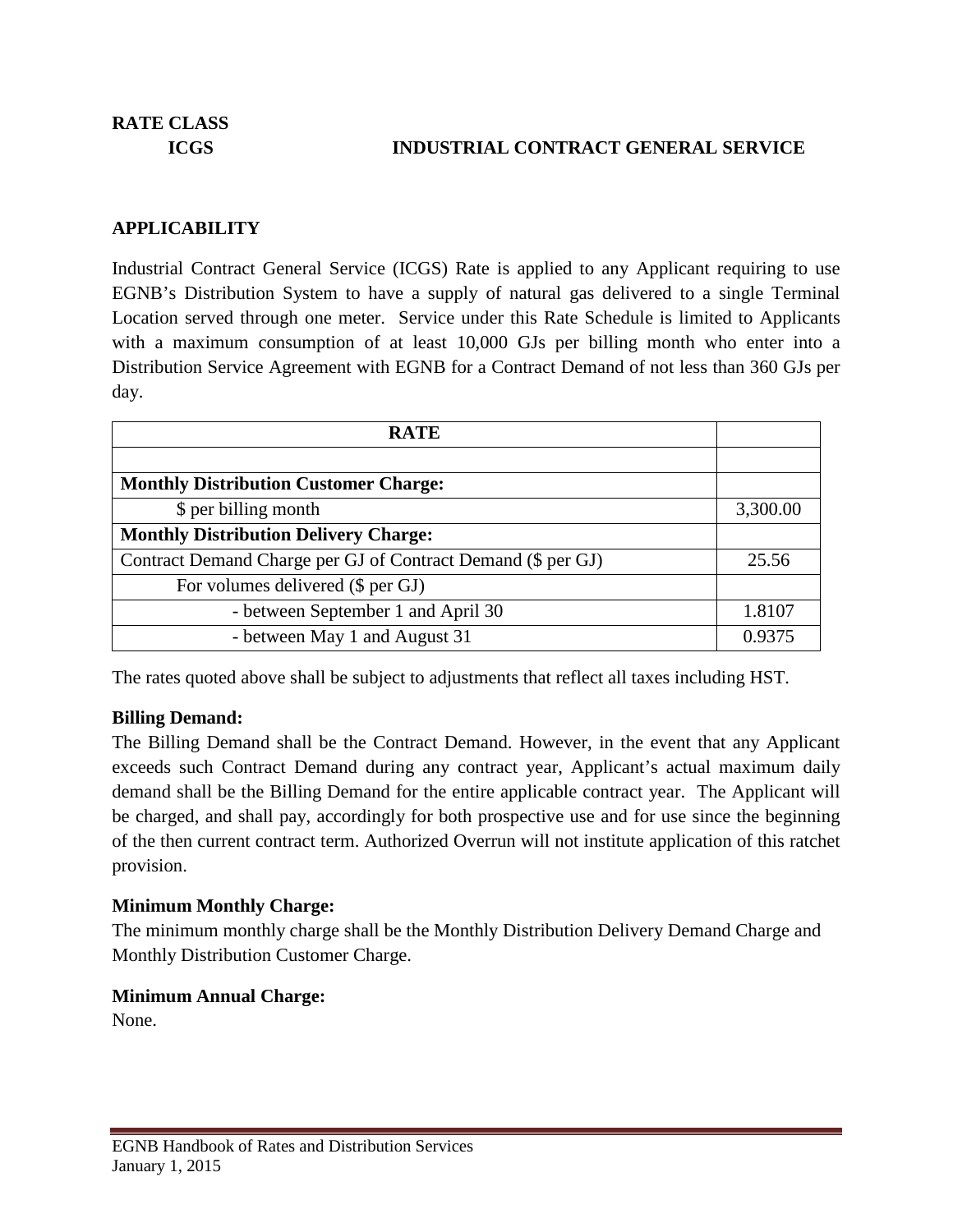### **Term of Service:**

One year with automatic annual renewal unless the Applicant notifies EGNB not less than 30 days prior to the annual roll over date and not more than 180 days prior to such date that service is to be discontinued.

### **Terms and Conditions of Service:**

The provisions of EGNB's Handbook of Rates and Distribution Services and the applicable Distribution Service Agreement apply to service under this Rate Schedule.

### **Effective Date:**

To apply to all bills rendered for natural gas delivered on and after January 1, 2015.

### **Special Metering Provision:**

For Applicants taking service under this Rate Schedule, EGNB shall install metering and communication devices, which will provide EGNB with hourly and daily consumption data.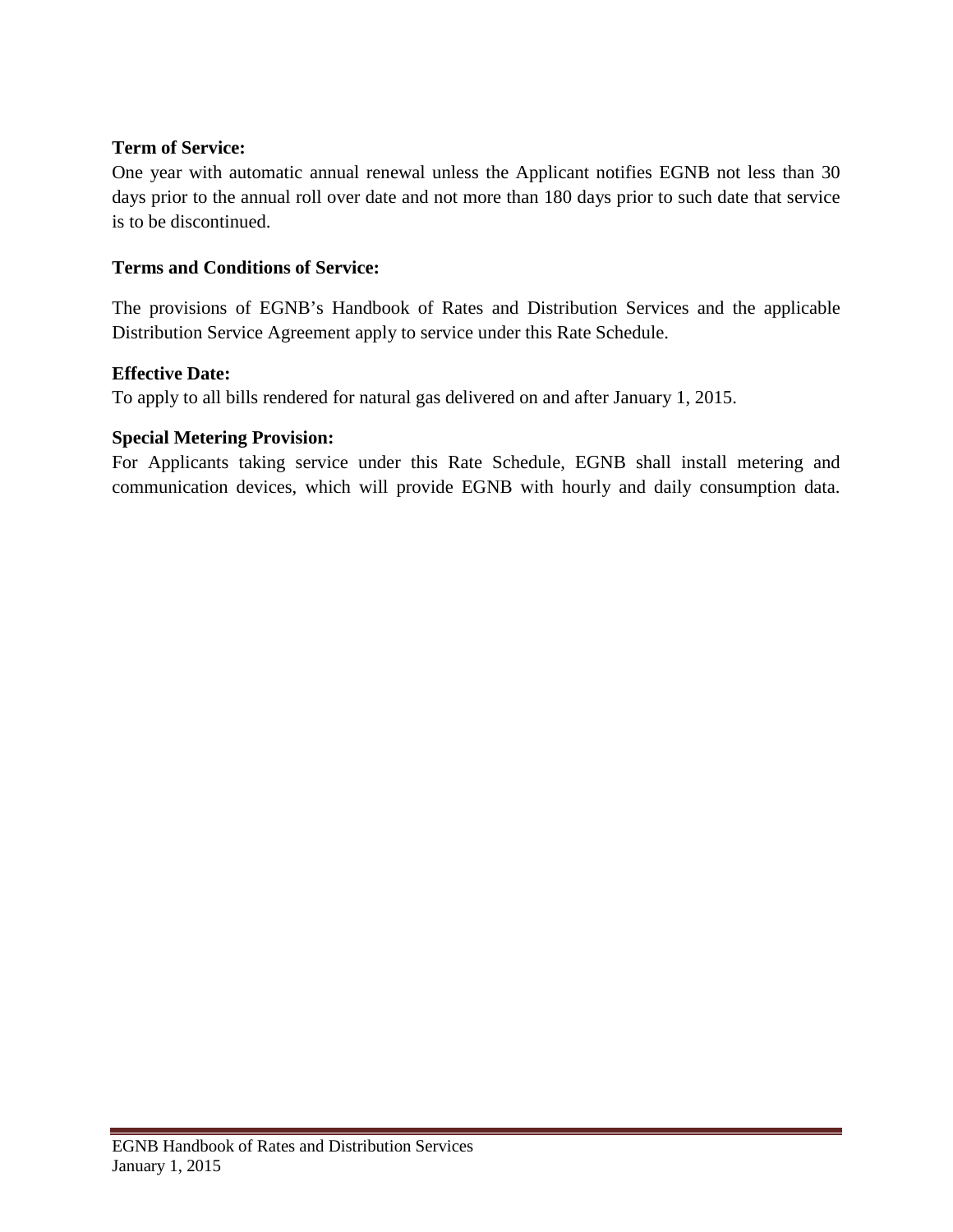### **OPS OFF-PEAK SERVICE**

### **APPLICABILITY**

Off-Peak Service (OPS) Rate is applied to any Applicant requiring to use EGNB's Distribution System to have a supply of natural gas delivered to a single Terminal Location served through one meter for the months of April through November.

| <b>RATE</b>                                     |        |
|-------------------------------------------------|--------|
|                                                 |        |
| <b>Monthly Distribution Customer Charge:</b>    |        |
| \$ per month                                    | 50.00  |
| <b>Monthly Distribution Delivery Charge:</b>    |        |
| For the volumes delivered per month (\$ per GJ) | 4.7913 |

The rates quoted above shall be subject to adjustments that reflect all taxes including HST.

#### **Minimum Monthly Charge:**

The minimum monthly charge shall be the Monthly Distribution Customer Charge.

### **Minimum Annual Charge:**

None.

### **Seasonal Overrun Charge:**

Any volume of natural gas consumed during the months of December through March inclusively will be subject to a Seasonal Overrun Charge of \$10 per GJ in addition to the rates applicable to this service.

### **Term of Service:**

One year with automatic annual renewal unless the Applicant notifies EGNB not less than 30 days prior to the annual roll over date and not more than 180 days prior to such date that service is to be discontinued.

### **Terms and Conditions of Service:**

The provisions of EGNB's Handbook of Rates and Distribution Services and the applicable Distribution Service Agreement apply to service under this Rate Schedule.

### **Effective Date:**

To apply to all bills rendered for natural gas delivered on and after January 1, 2015.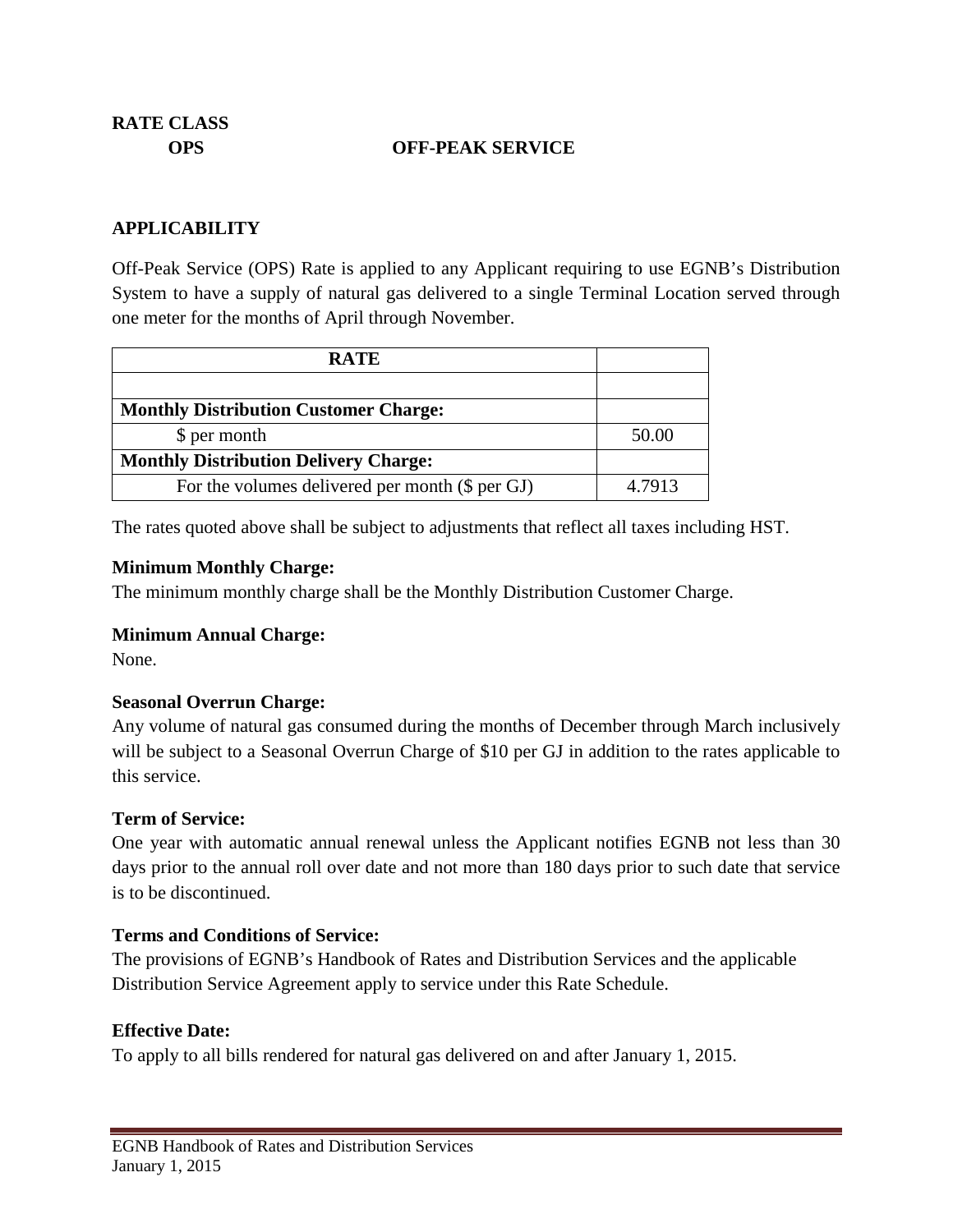# **RATE CLASS AGENT BILLING AND COLLECTION**

### **APPLICABILITY**

Agent Billing and Collection Rates are available to any Service Provider applying to use EGNB's billing and/or collection services.

| <b>RATE</b>                                                      |      |
|------------------------------------------------------------------|------|
|                                                                  |      |
| <b>Monthly Agent Billing and Collection Charge:</b>              |      |
| Payable by Service Provider for each SGS Customer (\$ per bill)  | 1.32 |
| Payable by Service Provider for each MGS Customer (\$ per bill)  | 2.29 |
| Payable by Service Provider for each LGS Customer (\$ per bill)  | 5.35 |
|                                                                  |      |
| <b>Monthly Agent Billing Charge:</b>                             |      |
| Payable by Service Provider for each CGS Customer (\$ per bill)  | 4.38 |
| Payable by Service Provider for each ICGS Customer (\$ per bill) | 4.38 |
| Payable by Service Provider for each OPS Customer (\$ per bill)  | 4.38 |
|                                                                  |      |
| <b>Monthly Line Item Billing Charge:</b>                         |      |
| Any Additional Line Item Charge (\$ per line per bill)           | 0.76 |

The rates quoted above shall be subject to adjustments that reflect all taxes including HST.

### **Terms and Conditions of Service:**

Each Service Provider served under this Rate Schedule shall enter into a Collection Service Agreement with EGNB. The provisions of the Collection Service Agreement apply to service under this Rate Schedule.

The Agent Billing and Collection Service includes collection risk, set-up and maintenance functions required to perform billing and collection of the Service Provider's Recurring Charges on EGNB's monthly invoice for Distribution Services.

The Agent Billing Service includes set-up and maintenance functions required to perform billing of the Service Provider's Recurring Charges on EGNB's monthly invoice for Distribution Services. While EGNB will perform some collection functions, EGNB does not take on the Service Provider's collection risk with this service.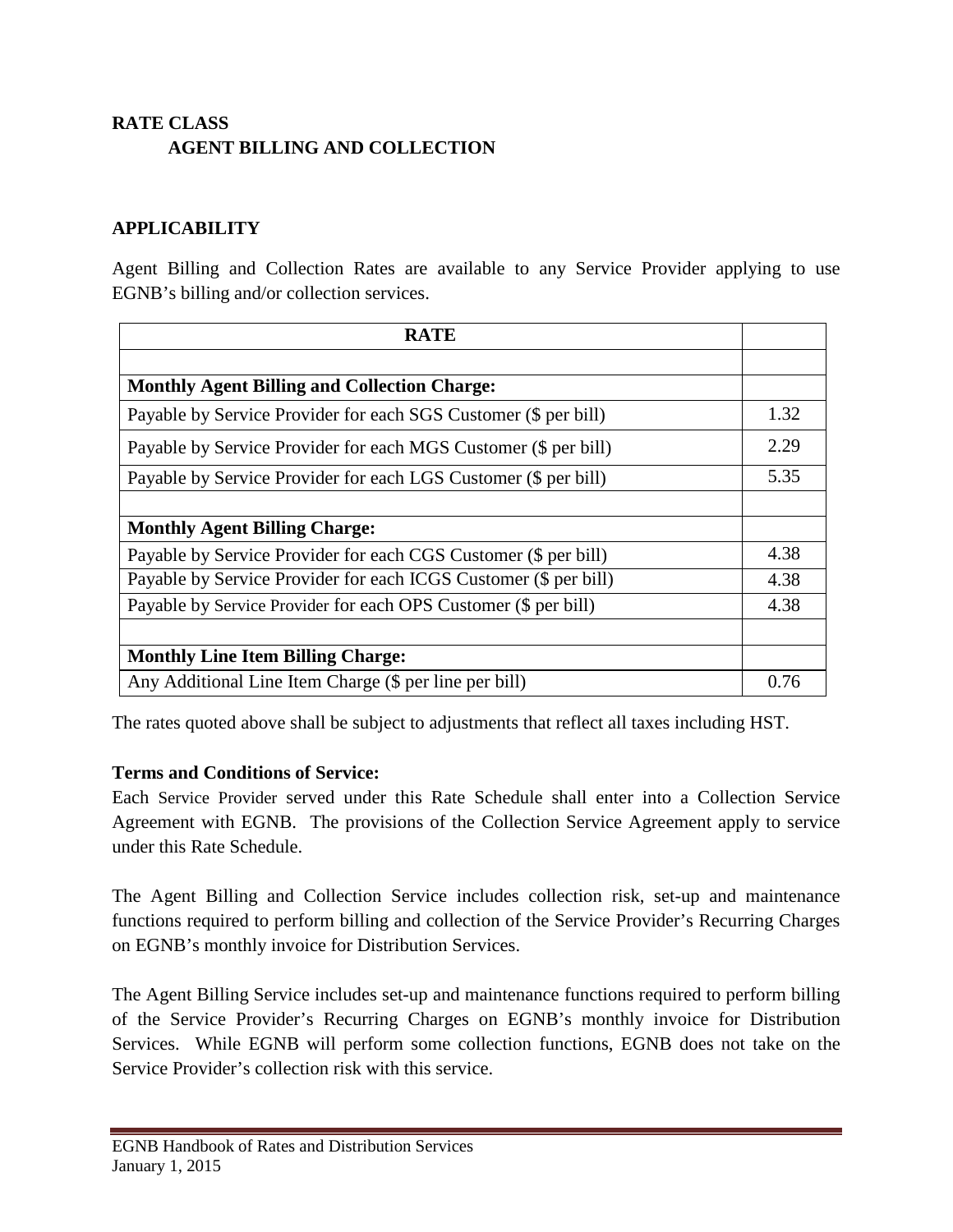The Line Item Billing Service includes set-up and maintenance functions required to perform billing of the Service Provider's Recurring Charge(s) on EGNB's monthly invoice for Distribution Services. While EGNB will perform some collection functions, EGNB does not take on the Service Provider's collection risk with this service.

### **Effective Date:**

To apply to Billing and Collection Services rendered on and after January 1, 2015.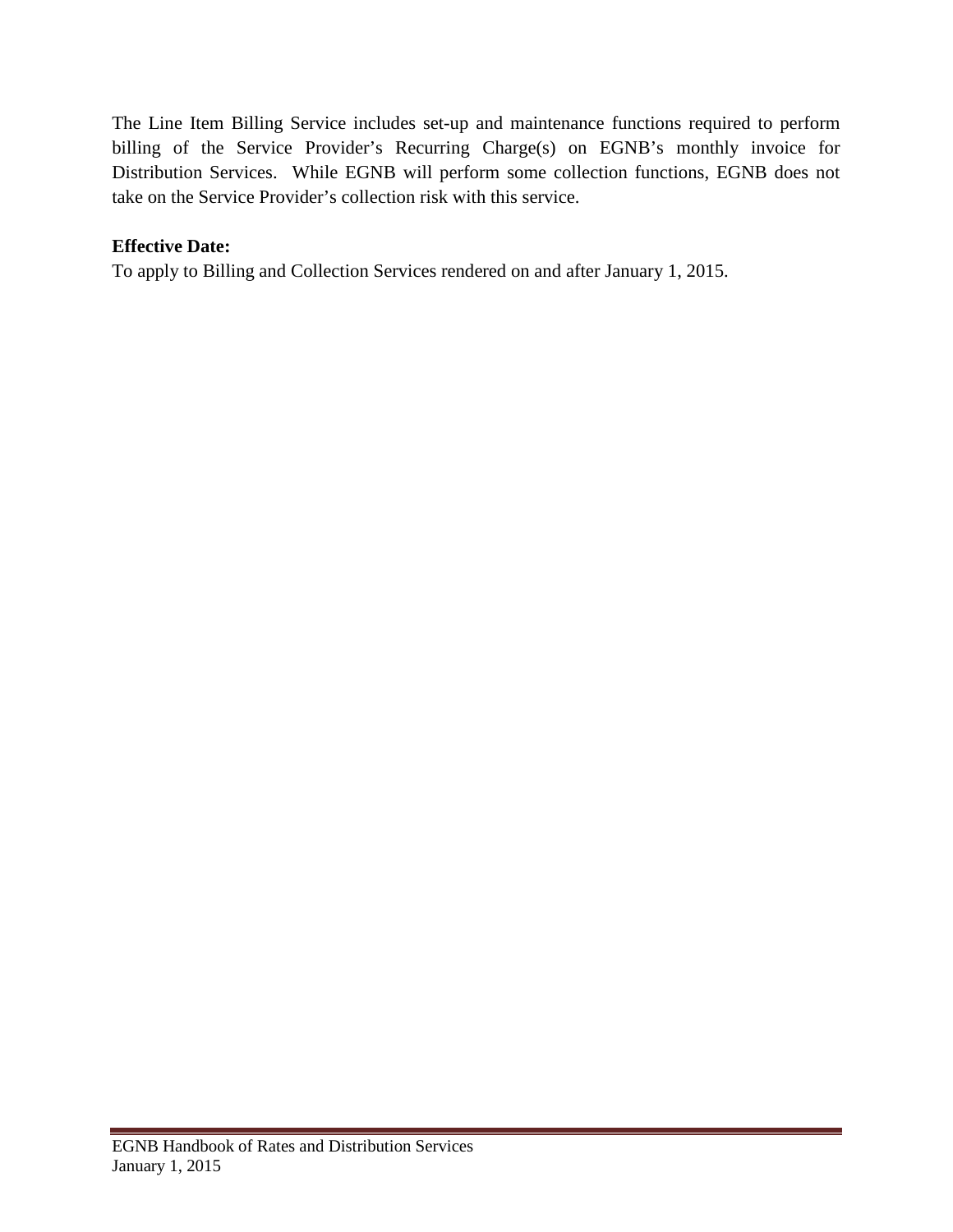# <span id="page-38-0"></span>**Appendix B - Fees and Charges**

 $\sim$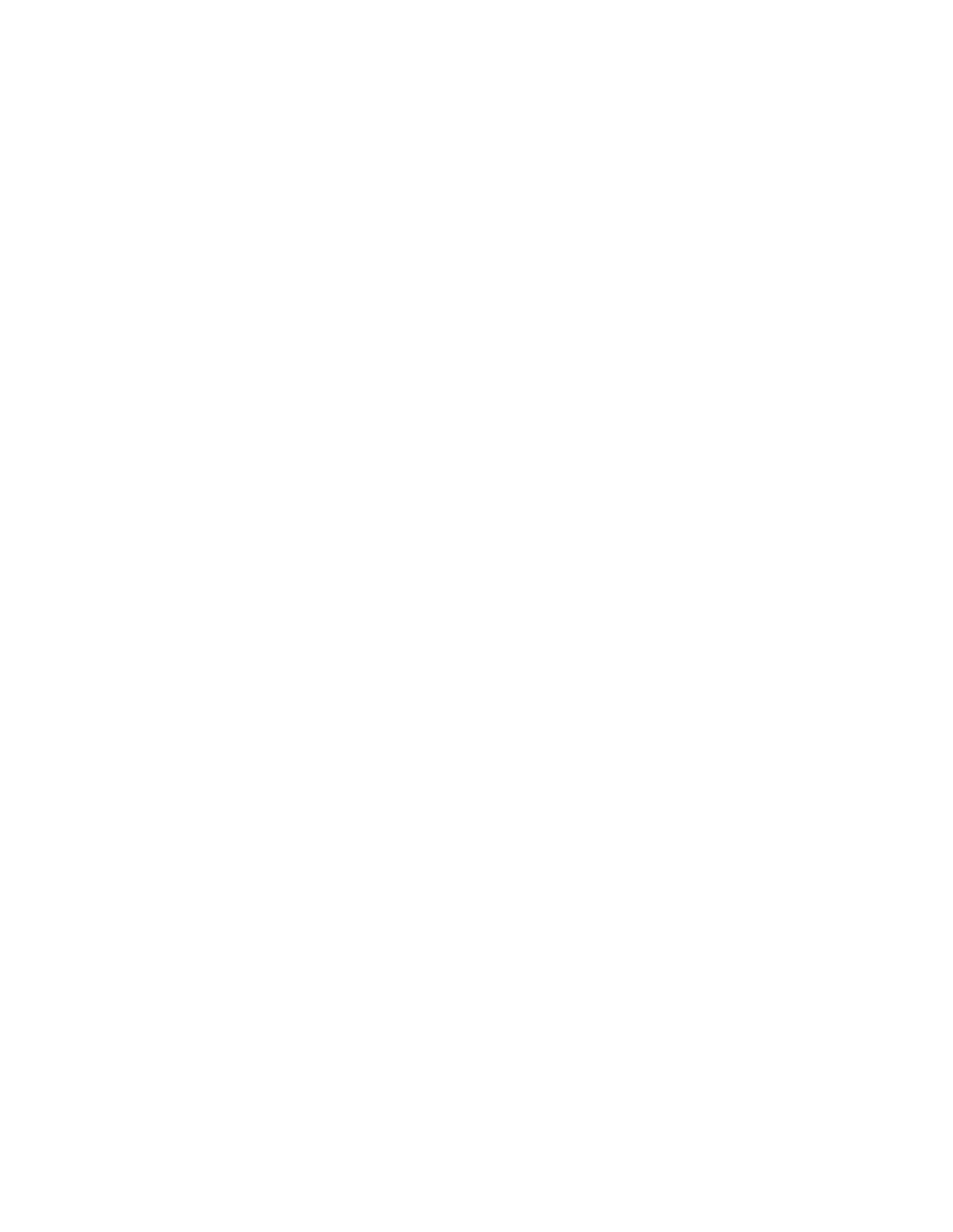# Fees and Charges

The following fees and charges are payable by the Customer (unless otherwise indicated):

| Description                                          | Applicability                                                                                                                                                                                                                                                      | Fee/Charge                                    |
|------------------------------------------------------|--------------------------------------------------------------------------------------------------------------------------------------------------------------------------------------------------------------------------------------------------------------------|-----------------------------------------------|
| Reconnect                                            | Restoring distribution services<br>and/or delivery after Red-<br>Lock in accordance<br>with<br>EGNB's Policy on Non-<br>Voluntary Discontinuance of<br>Service (Red-Lock Policy)                                                                                   | \$150 plus labour, material and<br>overhead   |
|                                                      | A security deposit may be<br>required in addition to any<br>security deposit currently held<br>by EGNB.                                                                                                                                                            | \$100                                         |
| <b>Meter Removal</b>                                 | Removal of a meter requested<br>by Customer or required due<br>to theft of natural gas.                                                                                                                                                                            | \$188                                         |
| Service Line Removal                                 | Removal of a service line as a<br>result of discontinuation of<br>natural gas service.                                                                                                                                                                             | Recovery of labour, materials<br>and overhead |
| <b>Meter Test</b>                                    | Testing of a meter requested<br>by Customer and the meter is<br>found to be operating within<br>bounds of EGNB's Meter Test<br>Policy.                                                                                                                             | Recovery of labour, materials<br>and overhead |
| <b>Service Calls</b><br>(Unsuccessful meter turn on) | Payable by Customer's natural<br>appliance/equipment<br>gas<br>installer in the event that<br>EGNB makes a service call to<br>perform a meter turn-on but is<br>unable to approve or authorize<br>the safe introduction of natural<br>gas to Customer's equipment. | \$75                                          |

 $\sim$ 

Cut-off at Main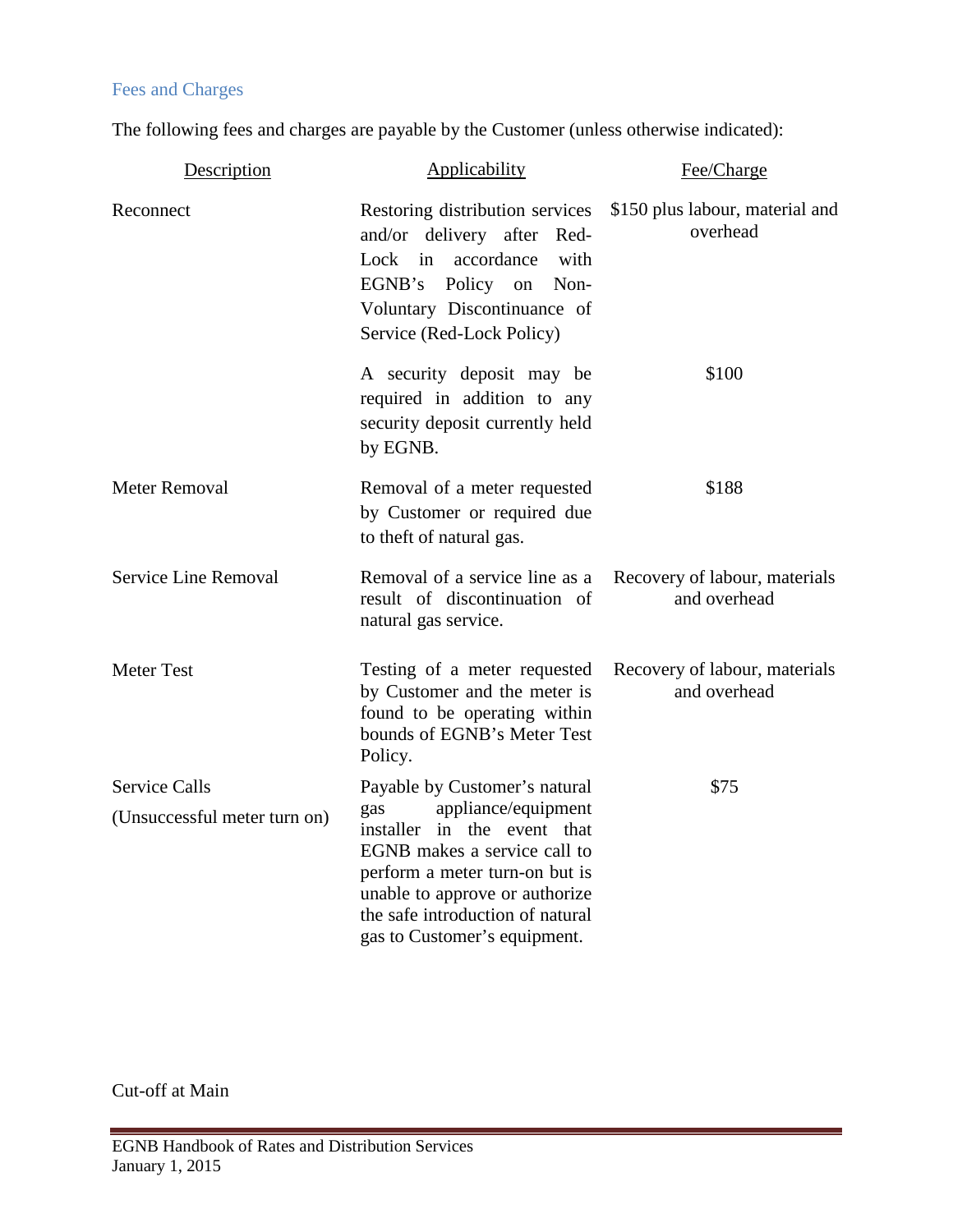| Description                                      | Applicability                                                                                                                                                                                                                                                                                                             | Fee/Charge                                    |
|--------------------------------------------------|---------------------------------------------------------------------------------------------------------------------------------------------------------------------------------------------------------------------------------------------------------------------------------------------------------------------------|-----------------------------------------------|
| Non-residential                                  | Red-Lock is required on a Recovery of labour, materials<br>non-residential<br>account<br>in<br>EGNB's<br>accordance<br>with<br>Red-Lock<br>Policy<br>and<br>Customer denies or prevents<br>access to the meter.                                                                                                           | and overhead                                  |
| Residential                                      | Red-Lock is required on a Recovery of labour, materials<br>residential<br>in<br>account<br>with EGNB's<br>accordance<br>Red-Lock<br>Policy<br>and<br>Customer denies or prevents<br>access to the meter.                                                                                                                  | and overhead                                  |
| <b>Service Alteration</b>                        | Customer requests alteration<br>of the location of the meter or<br>service line.                                                                                                                                                                                                                                          | Recovery of labour, materials<br>and overhead |
| <b>Service Line Connection</b>                   | Customer requires service line<br>beyond 30 metres in length.                                                                                                                                                                                                                                                             | Recovery of labour, materials<br>and overhead |
| Damage to EGNB Plant                             | Responsible party to pay<br>amount necessary to bring<br>plant back to original state in<br>the event that damage to<br>EGNB plant,<br>other than<br>normal wear and tear, is<br>by the actions<br>of<br>caused<br>Customer or third party.                                                                               | Recovery of labour, materials<br>and overhead |
| Unauthorized Activation of a<br>Red-Locked Meter | In the event that a Red-Locked<br>activated<br>has<br>been<br>meter<br>authorization<br>without<br>and<br>EGNB can establish that<br>Customer responsible for the<br>Red-Lock of the meter and<br>continues<br>the<br>to<br>occupy<br>premises<br>question<br>in<br>in<br>accordance<br>with<br>EGNB's<br>Red-Lock Policy | \$300                                         |
| <b>New Account Charge</b>                        | On application for a new<br>account with EGNB. A new<br>account is required each time<br>potential<br><b>or</b><br>existing<br>a<br>Customer<br>applies<br>for                                                                                                                                                            | \$25                                          |